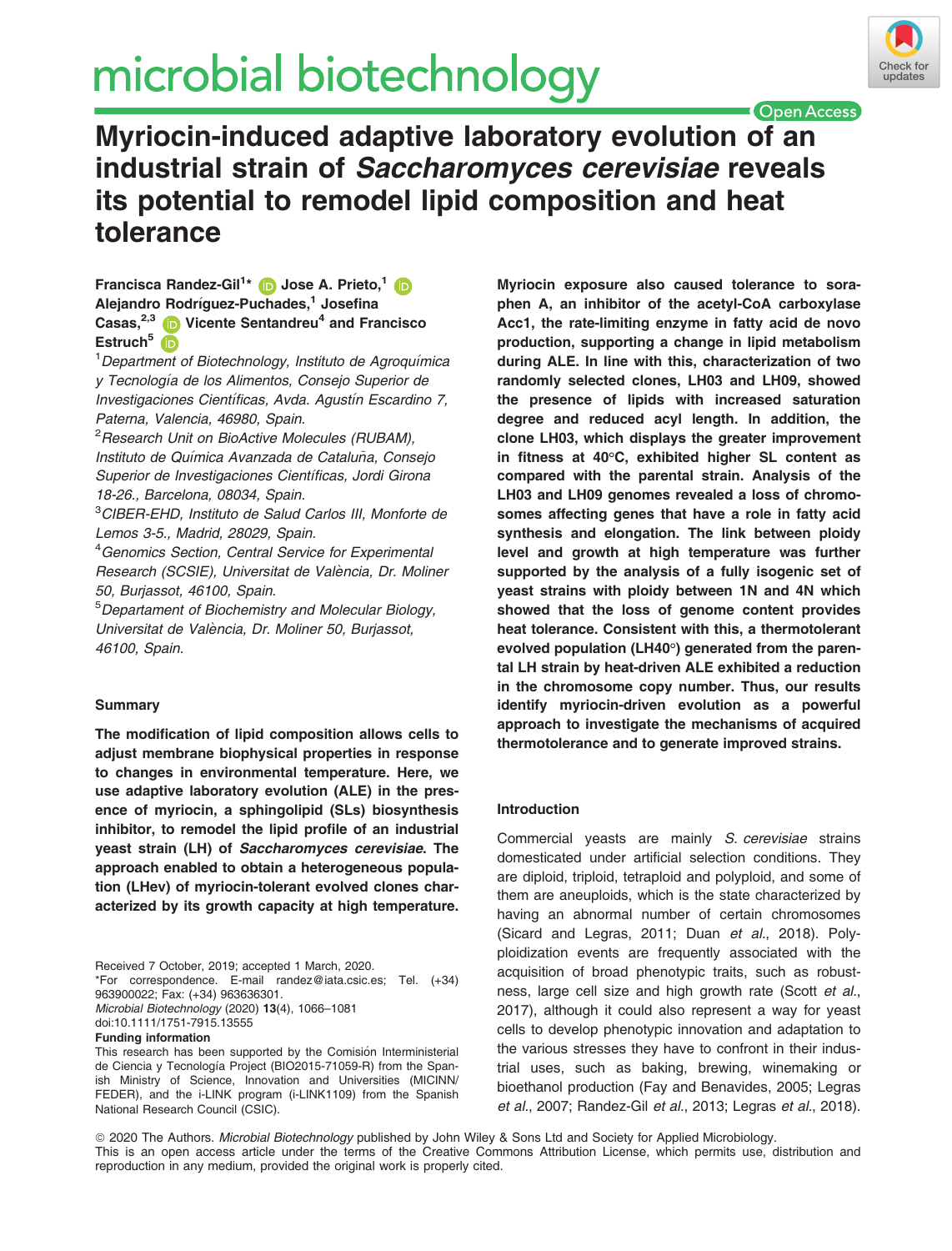In addition, aneuploidy may induce genomic instability, as has been recently demonstrated (Sheltzer et al., 2011; Zhu et al., 2012), and thus could facilitate the development of genetic variants. However, this ploidy shift appears to have negative consequences in the behaviour of yeast cells under stress conditions (Randez-Gil et al., 2013). Large-scale transitions in genome size from tetraploid or triploid to diploid as the predominant vegetative state of S. cerevisiae have been observed during longterm evolution experiments under stress conditions (Gerstein et al., 2006, 2008; Aguilera et al., 2010; Voordeckers et al., 2015). Thus, the design of domesticated industrial yeasts by polyploidization may not favour the acquisition of stress tolerance phenotypes.

Thermotolerance in yeast is of major importance. Industrial heat-tolerant yeast strains are currently used for bioethanol production because the fermentations at high temperature ( $\geq 40^{\circ}$ C) facilitate the activity of saccharification enzymes and reduce production costs (Abdel-Banat et al., 2010). On the other side, the ability of ferment at lower temperature than the optimal is a desired feature of wine and cider yeasts. Cold fermentations reduce the risk of undesirable contaminations during the production process and increase the aromatic complexity of these products (Pérez-Torrado et al., 2018). Likewise, new species of baker's yeast strains with improved cryoresistance would be also very welcome for frozen dough applications (Randez-Gil et al., 2013). Moreover, drying to obtain active dried yeast (ADY) or instant dried yeast (IDY; Deák, 2003) imposes extreme heat-stress conditions on baker's yeast cells that cause cellular damage, leakage of cell constituents and loss of viability. Consequently, manipulation of growth protocols, thermal stress pre-adaptations and selection of individuals exposed to extreme temperatures during the production processes, has been traditionally used to provide certain thermotolerance. In the practice, the selection and development of cold- and heat-tolerant yeast strains is still a challenge, and the clarification of the genomics of thermal stress tolerance constitute an interesting and promising task.

Previous studies have revealed several mechanisms involved in thermal tolerance acquisition, being likely lipid homoeostasis the most important (Caspeta et al., 2014; Liu et al., 2017). Lipids are essential components of eukaryotic membranes and the main determinants of their functionality as cellular barriers. In yeast, a lower environmental temperature brings about a change in membrane lipid composition, characterized by an increased abundance of phospholipids (PLs) with shorter chain lengths and/or unsaturated fatty acids (Rodríguez-Vargas et al., 2007). On the contrary, membrane fluidity increases in heat-stressed yeast cells, which appear to trigger lipid homoeostasis mechanisms to sustain membrane functionality. By using adaptive laboratory evolution (ALE) to generate heat-stress tolerant evolved clones, Caspeta and colleagues (2014) identified increased sterol accumulation as a mechanism to regulate membrane fluidity and allow improved thermotolerance. Evidence also links the heat-shock response in S. cerevisiae to the activation of sphingolipids (SLs) regulatory networks (Sun et al., 2012), which leads to the rapid and transient accumulation of long-chain bases (LCBs) and ceramides (Cer) (Dickson et al., 1997; Jenkins et al., 1997), the precursors of complex SLs (Megyeri et al., 2016). Complex SLs with very-long-chain fatty acids (VLCFAs) exhibit a higher affinity for sterols, and together with them, promote the formation of a thicker, more compact and less permeable plasma membrane than that provided by a lipid matrix which contains high proportions of unsaturated PLs (Lester et al., 2013).

Yeast adaptation to thermal stress may be also favoured by mutations in genes or molecular pathways involved in membrane organization. Like other eukaryotic cell plasma membranes, the S. cerevisiae membrane is asymmetric with an enrichment of phosphatidylserine and phosphatidylethanolamine on the inner leaflet (Muthusamy et al., 2009). This phospholipid asymmetry is established and maintained by lipid translocases or flippases, encoded in yeast by five genes, DRS2, NEO1, DNF1, DNF2 and DNF3 (López-Marqués et al., 2011). Studies in our laboratory (García-Marqués et al., 2016) and others (Hua et al., 2002; Saito et al., 2004) have identified phospholipid asymmetry as an important aspect that influences cold tolerance by modifying the composition and activity of plasma membrane-associated proteins. Interestingly, flippase mutants also show resistance to myriocin, a well-known inhibitor of serine palmitoyltransferase, SPT (Wadsworth et al., 2013), the first enzyme in the de novo SL biosynthesis pathway (Megyeri et al., 2016) that enters the cells via the action of flippases (Khakhina et al., 2015).

Here, we have induced genomic changes in an industrial yeast strain of S. cerevisiae by ALE in the presence of myriocin. Our hypothesis was that myriocin-driven evolution could be a suitable strategy to modify the lipid composition and/or asymmetry of the plasma membrane, and as a result, the thermal adaptation of industrial strains. The results presented in this work validate this strategy and add new knowledge on the mechanisms that guide the yeast response to changes in environmental temperature.

#### Results and discussion

Adaptive evolution in the presence of myriocin

We used a robust industrial baker's yeast strain named L'Hirondelle (LH) in order to force by ALE changes in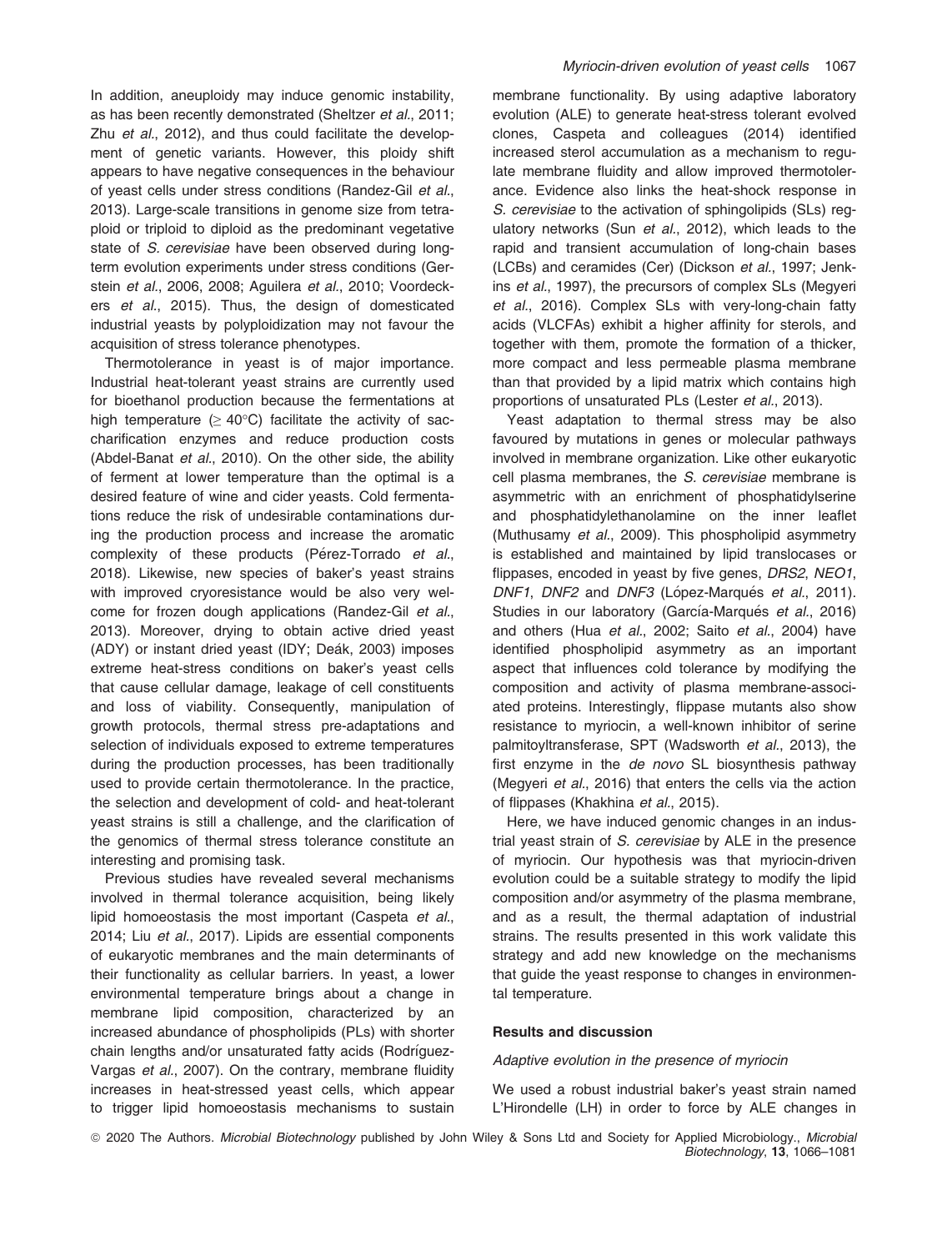the lipid metabolism. For this, yeast was propagated by successive batch refreshments maintained constantly in the presence of myriocin at 30°C during 50 generations (see Fig. 1A). In these experiments, a chronic-medium dose of 1.2  $\mu$ M myriocin was used to lower but not completely inhibit SPT activity (Huang et al., 2014; Fig. 1B). Moreover, a short-term experiment was chosen because deleterious mutations, which could affect negatively important traits of industrial strains, such as cell size, fitness or carbon-source utilization (Aguilera et al., 2010; Wenger et al., 2011; Çakar et al., 2012; Strucko et al., 2018), have been reported to accumulate over time (Tenaillon et al., 2016). In general, the rates of spontaneous mutation are higher for neutral and deleterious mutations and lower for beneficial mutations (Barrick and Lenski, 2013; Van den Bergh et al., 2018). In this manner, we seek to generate evolved clones containing stable compensatory mutations conferring increased SL biosynthesis (see Fig. 1B) or altered PL asymmetry, but still maintaining key industrial properties. We found that the doubling time decreased gradually over the course of the experiment (data not shown), indicating that the original yeast population was capable of adapting to optimize growth in the presence of the drug. As shown in Fig. 1C, the 50-generations evolved population (LHev) grew in a solid myriocin-containing YPD medium, while



Fig. 1. The adaptive evolution experiment, its metabolic context and initial characterization of the evolved population.

A. Schematic representation of the myriocin-driven evolution approach.

B. Main metabolic steps involved in the synthesis of complex SLs from acetyl-CoA. The red arrows indicate the enzymes inhibited by myriocin (SPT) and soraphen A (Acc1). For more details, see text and important reviews (Henry et al., 2012; Klug and Daum, 2014; Huang et al., 2014; Megyeri et al., 2016).

C. Growth of the parental strain LH, 50-generation evolved population LHev and isolated clones LH03 and LH09, was assayed at 30°C in the absence (YPD) or presence of 1.2  $\mu$ M myriocin (YPD + Myr) or 0.25  $\mu$ g ml<sup>-1</sup> soraphen A (YPD + SorA). In all cases, cells were pre-grown and treated as described in the Material and Methods section.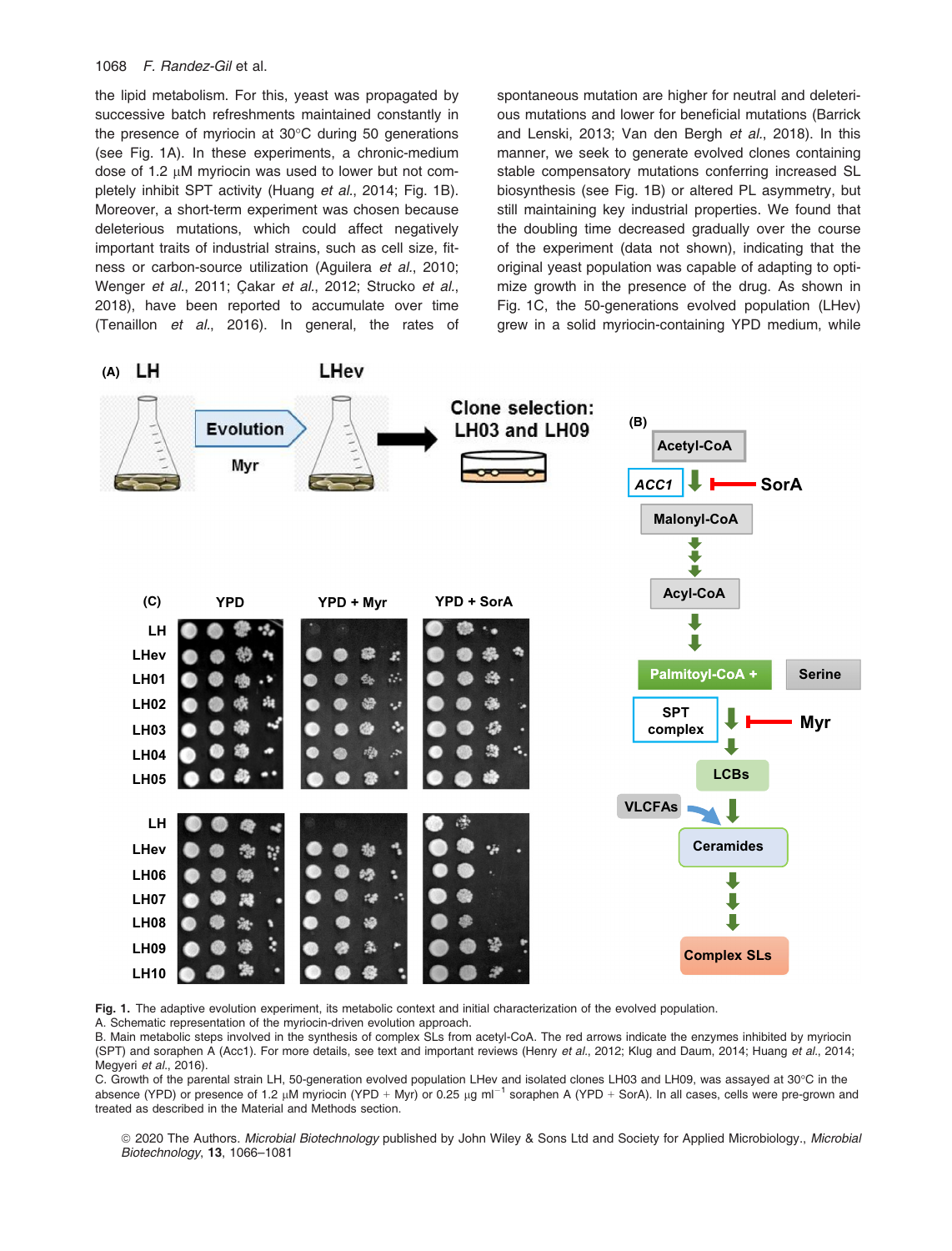the parental strain did not. As expected, tolerance to myriocin was also observed for 10 individual adaptive clones isolated from the terminal population. In addition, all of them showed a similar growth (Fig. 1C), suggesting that adaptation-driving mutations were distributed across the population (Tenaillon et al., 2016).

# The evolved population shows increased tolerance to soraphen A

We tested the growth of the experimental population and individual clones in the presence of soraphen A (Fig. 1C), an inhibitor of acetyl-CoA carboxylase, ACC (Gerth et al., 1994; Vahlensieck et al., 1994; Gerth et al., 2003; Hofbauer et al., 2014). ACC inhibitors lower malonyl-CoA content, interfere with fatty acid elongation and alter cellular composition of lipid classes and subclasses (Jump et al., 2011; see also Fig. 1B). We reasoned that if myriocin-directed evolution caused global changes in lipid metabolism, this would be reflected in a change in tolerance to soraphen A. On the contrary, if selection had altered the myriocin uptake mechanisms, resistance to soraphen A would remain unchanged. Myriocin and soraphen A differ in chemical nature, and it may be predicted they use different internalization mechanisms and do not display drug synergy (Yilancioglu et al., 2014). As it is shown, cells of either the terminal experimental population LHev or the individual clones (LH01–10) displayed increased tolerance to soraphen A as compared with that of the original population LH (Fig. 1C). Nevertheless, the improvement in drug tolerance differed among individuals, indicating that the evolution experiment generated phenotypic diversity.

# Myriocin-driven evolution alters yeast growth at different temperatures

We asked whether the changes in myriocin tolerance observed in the evolved population were relevant for the physiological response to thermal stress. As shown in Fig. 2, growth at 30°C, the optimal temperature for S. cerevisiae of the yeast population was unaffected by the evolutionary experiment. On the contrary, the terminal population exhibited increased growth at 40°C as compared with the parental, whereas a trade-off in cell proliferation under cold conditions was observed (Fig. 2). Likewise, most of the selected clones under study (LH01–LH10) exhibited increased fitness at 40°C (data not shown) although again the phenotype differed quantitatively among individuals as it is illustrated for two randomly selected clones, LH03 and LH09 (Fig. 2). Thus, the clone LH09 exhibited only a slight growth advantage at 40°C, as compared with the parental LH strain, while the LH03 clone grew much faster and had a similar



Fig. 2. Growth at different temperatures of the evolved populations. Cells of the parental LH strain, evolved population LHev and isolated clones LH00-LH10 were pre-grown in liquid SCD medium and refreshed in the same medium (initial  $OD_{600} \sim 0.5$ ), and their growth at 12, 30 or 40°C was followed for the indicated time. Data represent the mean value  $(\pm$  SD) of three biological replicates.

behaviour to that of the LHev population. Finally, these phenotypes correlated again with a loss in cold growth (Fig. 2). We conclude that myriocin-drive evolution improved yeasts' ability to adapt to increased temperature with no apparent trade-offs at the ancestral optimal temperature of 30°C. The results also highlight how tolerance to high temperature is associated with fitness impairments under cold-stressful conditions.

#### SL composition of evolved clones

We analysed more in deep whether our evolutionary experiment forced a change in the lipid metabolism of yeast cells. The SL profile of the evolved clones LH03 and LH09 was analysed by LC-MS/MS and the results compared with those of the parental LH strain. As shown in Fig. 3A, the evolved clone LH03 showed a higher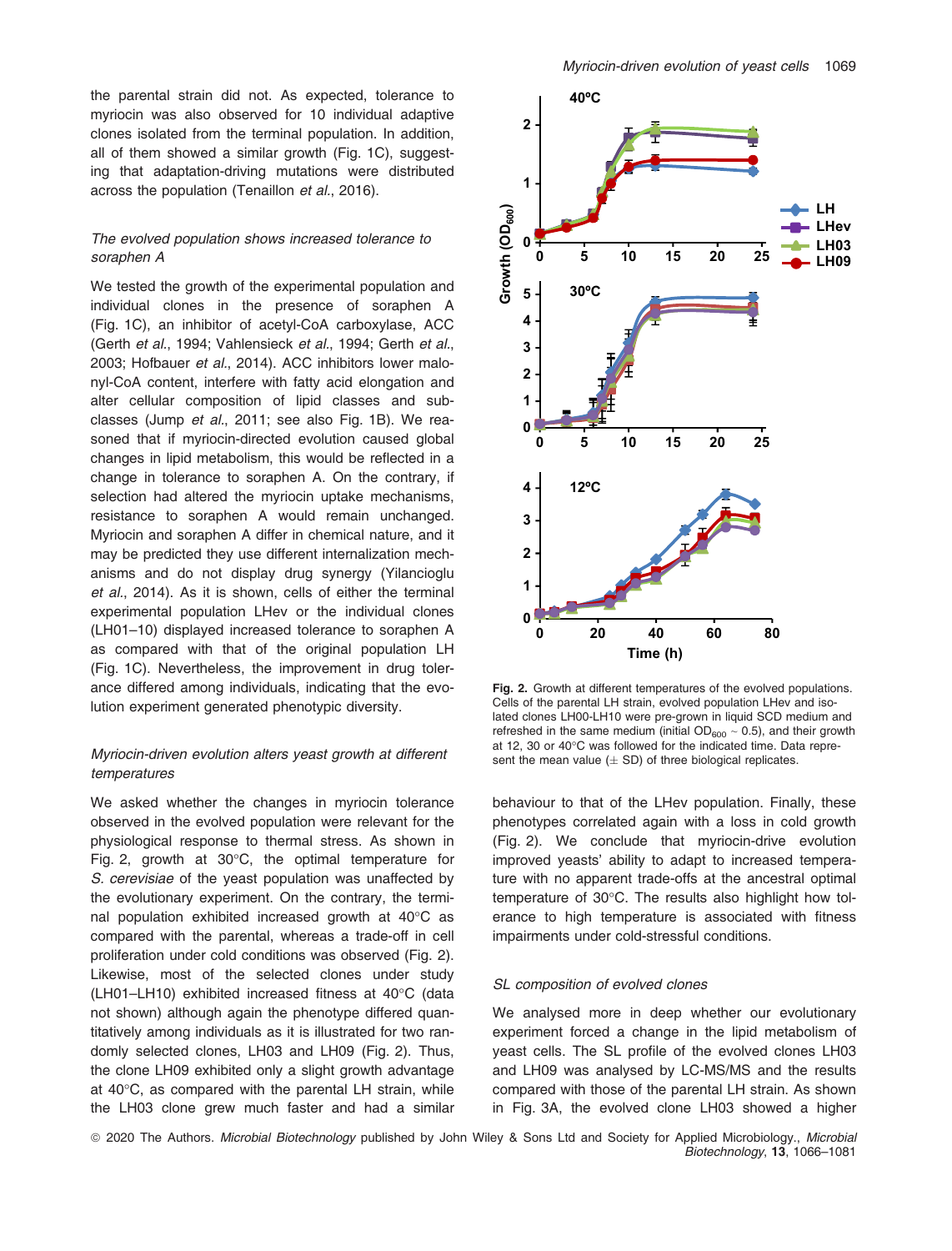content of SLs than the parental LH strain, while the changes in LCBs or in the amount of SLs of the clone LH09 were not statistically significant. We also observed a distinct behaviour within the SL sub-classes of the LH03 strain (Fig. 3B). Indeed, the relative abundance of Cer-B, IPC-B and MIPC-B increased in cells of this strain, while that of the serie-C members decreased (Fig. 3B). This was also evident in the major species of each sub-class (Supplementary Tables S1–S3). The classical yeast SL nomenclature stablishes five subclasses of Cer, IPC, MIPC and  $M(IP)_2C$ ; A, B, B', C and D, according to their hydroxylation degree (Megyeri et al., 2016). In our analysis, species from the serie-B and B', which contain both three OH groups, are indistinguishable, and those of the serie-D cannot be determined. Molecules of the serie-C (four OH) are formed from those of the serie-B by hydroxylation catalysed by the enzyme Scs7 (Haak et al., 1997; see Fig. 3C). Finally, we also observed a significant increase in C42 species of Cer and C44-species of IPC and MIPC, and a parallel decrease in those of C46 in the LH03 strain (Fig. 3D). Since we used a mass spectrometry protocol without fragmentation, we cannot distinguish between the contribution of the LCB and the acyl group to the total chain length. Nevertheless, it is clear that the evolved clone LH03 forms SLs with statistically shorter chain length.

# Myriocin-dependent regulation of neutral lipids and phospholipids

Lipid metabolic pathways are highly interconnected in order to obtain a balanced composition of classes and sub-classes of lipids. Accordingly, we examined the type and amount of neutral lipids (NLs) and PLs in the evolved clones under study. Compared with the parental strain, the mutant strains analysed did not show significant changes in their absolute content of NLs and PLs (Fig. S1). Neither their relative abundance (mol%) of steryl esters (SE), diacylglycerol (DAG), triacylglycerol (TGA), phosphatidate (PA), phosphatidylcholine (PC), phosphatidylethanolamine (PE), phosphatidylglycerol (PG), phosphatidylinositol (PI) and phosphatidylserine (PS) showed apparent variations (Fig. S1). However, the composition of molecular species revealed noticeable changes (Tables S4–S12), affecting mainly chain length and insaturation degree. In general, PLs (Fig. 4 and Tables S7–S12) and NLs (Tables S4–S6) species with shorter chain length and increasing saturation state became more abundant in response to chronic myriocin exposure. Unlike the SL data showed above, similar results were observed for both evolved clones, LH09 and LH03, although the changes were quantitatively more pronounced for LH03 cells. Such changes could have a great impact in membrane properties, and thus, they could affect the adaptive response to thermal stress and influence the phenotypic traits of the evolved population. For example, increased SL content and lower acyl desaturation could be expected to rigidify the plasma membrane, and thus compensating for enhanced membrane fluidity at high temperature. However, shorter acyl backbones have the opposite effect. Hence, the attenuation of fatty acid elongation in the evolved clones could be mainly a determinant not of heat tolerance but of increased resistance to myriocin toxicity.

# Phenotypic characterization of elo mutants

The above results identified the fatty acid elongation as one of the lipid metabolic processes altered in both LH03 and LH09 by the 50-generation myriocin exposure. The products of three genes in S. cerevisiae have an important role in this process, ELO1, ELO2 and ELO3, which take place in the endoplasmic reticulum (Tehlivets et al., 2007). The elongase Elo1 extends C12-C16 fatty acyl-CoAs to C16-C18 fatty acids (Toke and Martin, 1996), while Elo2 elongates palmitoyl-CoA and stearoyl-CoA up to C22 fatty acids, and Elo3 produces C20-C26 VLCFAs, which form part of Cer and complex SLs (Megyeri et al., 2016), from C18-CoA primers (Oh et al., 1997; Rössler et al., 2003). Figure 5A shows a schematic representation of the fatty acid elongation process in yeast cells. Thus, changes in Elo1 activity may have effects in acyl constituents of all lipid classes, SLs, NLs or PLs, while those in Elo2 and Elo3 could alter mainly the SL composition. According to this, we first examined the growth of the elo1, elo2 and elo3 mutants of the laboratory wild-type strain BY4741 in liquid YPD medium containing or lacking myriocin and soraphen A. As shown in Fig. 5B, knock-out of ELO2 or ELO3 caused a clear defect in the growth of wild-type cells in YPD control medium at 30°C, while no significant effect could be detected by the absence of Elo1. Despite this, cells devoid of Elo2 activity grew much better than the wild type in the presence of myriocin (Fig. 5B), a result previously reported by Olson and colleagues (2015) in a different yeast background. Furthermore, the lack of Elo3 provided a statistically significant growth advantage, but the effect was scarce, while no effect could be detected in elo1 mutant cells (Fig. 5B). On the other hand, cells lacking the elongase activity provided by Elo2 or Elo3 were unable to grow in soraphen A-containing medium, suggesting that the synthesis of Cer and/or complex SLs could be critical when cells are exposed to Acc1 inhibitors. On the contrary, mutation of ELO1 rendered yeast cells more tolerant to soraphen A (Fig. 5B).

We then analysed the growth of the mutants at 40°C (Fig. S2). Again, elo2 and elo3 strains showed, as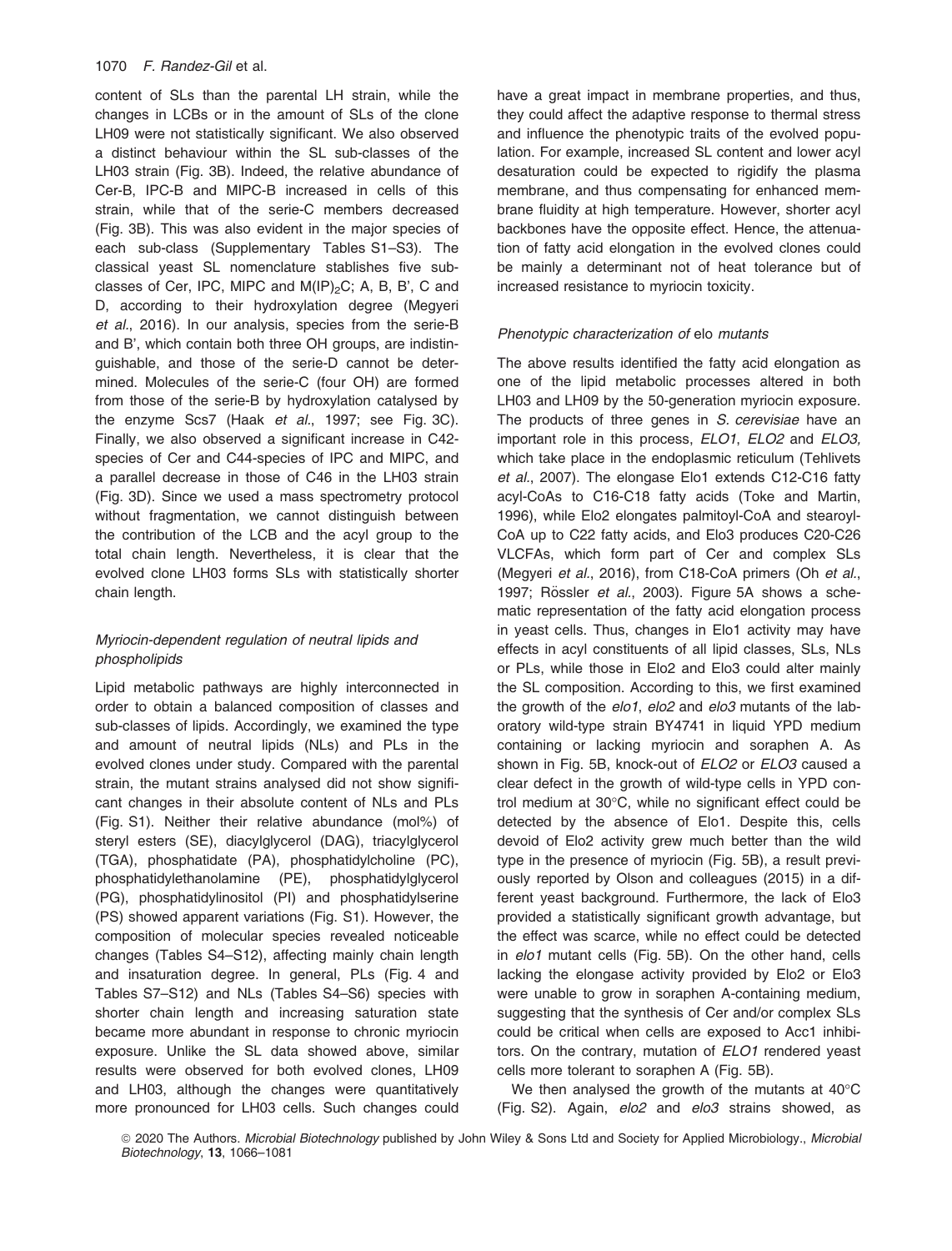

Fig. 3. Myriocin-driven adaptive evolution alters SL composition.

A. The relative content of LCBs and SLs in YPD-grown cells ( $OD_{600} \sim 1.0$ ) of the LH, LH03 and LH09 strains was analysed by UPLC. Sphinganine (d17:0) and C12 Ceramide (d18:1/12:0) were used as internal standards of LCBs and SLs respectively. The levels of the different lipid species in each sample were normalized to the corresponding internal standard (pmol eq) and units of processed cells ( $OD<sub>600</sub>$ ). Phosphorylated LCBs were below the detection limit. The quantity of SLs represents the sum of Cer, IPC and MIPC.

B. The amount of Cer, IPC and MIPC sub-classes was normalized (%) to the total content of each class.

C. Hydroxylation of phytoceramide (PhC-B) by Scs7 generates a-OH-phytoceramide (PhC-C). These Cer sub-classes are then converted to the corresponding IPC-B and IPC-C, and subsequently to MIPC-B and MIPC-C respectively. For more details, see important reviews (Huang et al., 2014; Megyeri et al., 2016).

D. The quantities of Cer, IPC and MIPC species containing the same number of carbon atoms are summed, and these values were normalized (%) to the total amount of the corresponding SL class. In all cases, the data were calculated from at least three biological replicates  $(\pm$  SD). Statistically significant differences ( $P < 0.05$ ) between LH and LH03 or LH09 samples (\*), and between the evolved clones LH03 and LH09 (#) are indicated.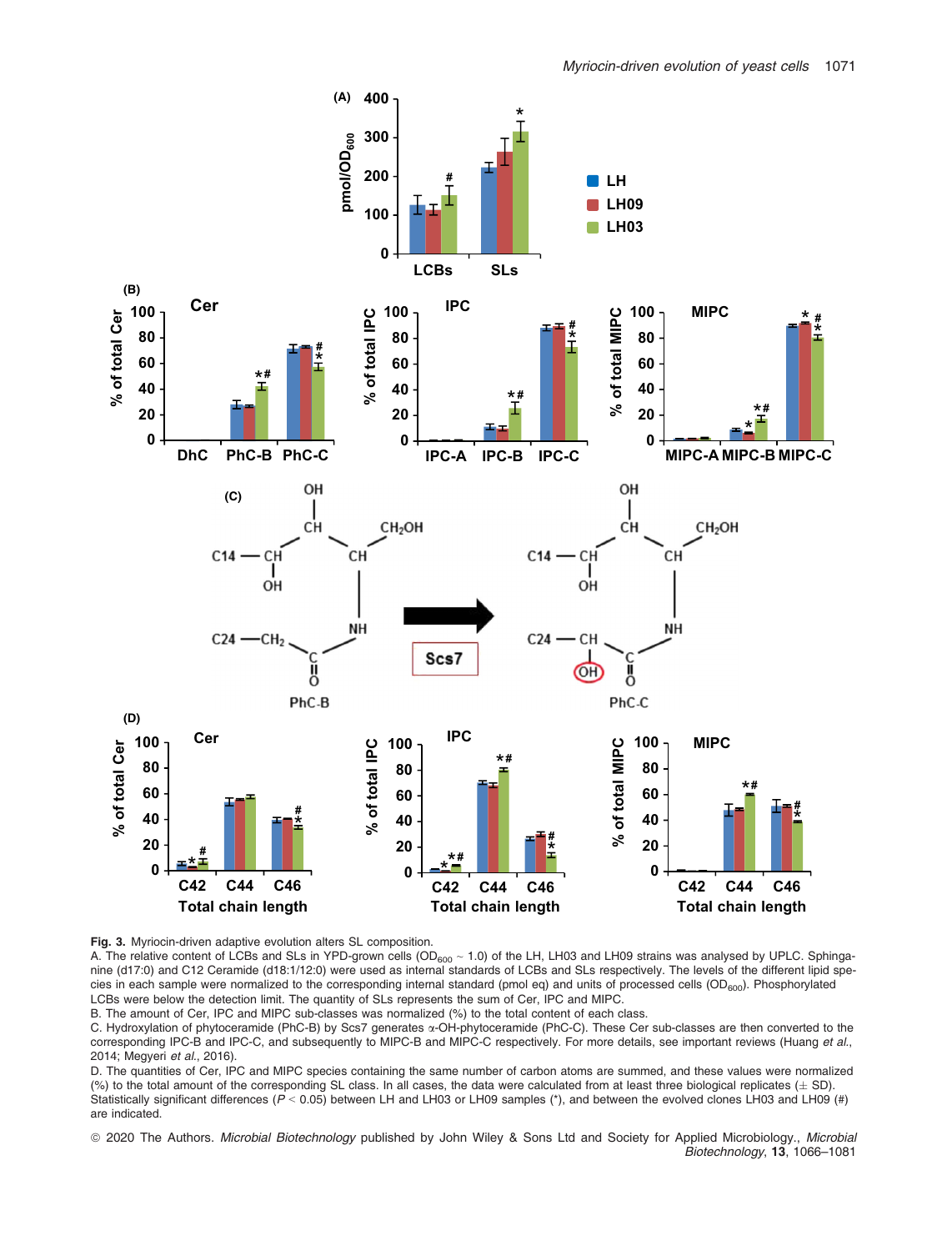

Fig. 4. The total acyl chain length and the unsaturation degree of PLs are affected in response to chronic myriocin exposure. The quantities of the PL species containing the same number of double bonds or the same number of carbon atoms in the hydrocarbon moiety are summed, and these values were normalized to the total amount of PLs  $(\%)$ . Statistically significant differences  $(P < 0.05)$ between LH and LH03 or LH09 samples (\*), and between the evolved clones LH03 and LH09 (#) are indicated. Data represent the mean value  $(\pm$  SD) of three independent biological replicates.

compared with the wild type, a growth defect similar to that observed at the optimal 30°C temperature (Fig. 5B; YPD). Neither the loss of Elo1 caused an apparent advantage under high-temperature conditions (Fig. S2). Finally, we checked the phenotypes of cells lacking the hydroxylase Scs7. We were unable to observe increased growth in the presence of myriocin or aureobasidin A (data not shown), or in response to thermal stress (Fig. S2). Taken together, these results suggest that a reduced elongase activity might be a determinant of the myriocin- and soraphen A-tolerance phenotype exhibited by the industrial evolved clones. The relationship between this activity and heat tolerance is, however, unclear.

# Adaptive laboratory evolution causes aneuploidy and loss of ELO gene copy number

The emergence of aneuploidy, including whole-chromosome loss, in response to different environmental and stressful conditions has been widely observed in a wide range of organisms (Ben-David and Amon, 2020), including S. cerevisiae (Gerstein et al., 2006, 2008; Aguilera et al., 2010; Pavelka et al., 2010; Voordeckers

et al., 2015; Selmecki et al., 2015). Accordingly, we analysed the genomes of the two evolved clones isolated from the industrial LH strain. First, we examined the DNA content by flow cytometry (Fig. S3). As we expected, the ploidy of the parental and the evolved populations was higher than that of the laboratory strains used as control, BY4741 (1N, haploid) and BY4743 (2N, diploid). Interestingly, the DNA content per cell decreased in both evolved strains after 50 generations of myriocin exposure. Thus, the estimated average chromosome number for the parental strain (LH) was 4.1, whereas for LH03 was 3.0 and 3.6 for LH09. This reduction was confirmed by the chromosome copy number predictions from the sequencing data (Table 1). Indeed, the likelihood ploidy for the sixteen chromosomes of the parental strain was tetraploid, while there was a reduction in the number of copies in nine of the chromosomes of strain LH03 and in three of the chromosomes of strain LH09.

Then, we check whether the ploidy reduction observed in the evolved strains altered the lipid-gene doses, in particular of those whose activity may influence the acyl chain length (Table 1). Indeed, we found that LH03 cells lost a copy of the chromosomes III, X and XII, where the genes ELO2, ELO1 and ELO3 are located respectively (Table 1). In addition, the myriocin-evolved approach resulted in a reduction in the copy number of genes involved in fatty acid activation (FAA2 and FAA4) and synthesis (*FAS2*), which could contribute to the changes observed in the acyl chain length of NLs and PLs of both, LH03 and LH09 (Fig. 4 and Tables S4–S12). Finally, we also noted that cells of the clone LH03, but not those of the clone LH09, lost a copy of the hydroxylase-encoding gene SCS7 (Table 1; chromosome XIII), which could explain the decrease in the relative abundance of SL species of the serie-C found in the former (Fig. 3B).

# Point mutation analysis

The whole-genome sequencing data were further analysed in search of single-nucleotide polymorphisms (SNPs). The identification of point mutations occurred during evolution proved to be difficult because the elevated ploidy of the strains and the chromosome copy number variation observed. For these reasons, the SNP calling was settled on an approach that required  $> 15\%$ base-call supporting a SNP in the evolved genomes and < 5% base-call supporting the same base in the parental genome data and genotype quality above 20. Applying this approach, we detected 78 single point mutations found only in the evolved LH03 strain (Table S13), whereas 10 SNPs were only found in the evolved LH09 strain (Table S14) and 28 were found in both evolved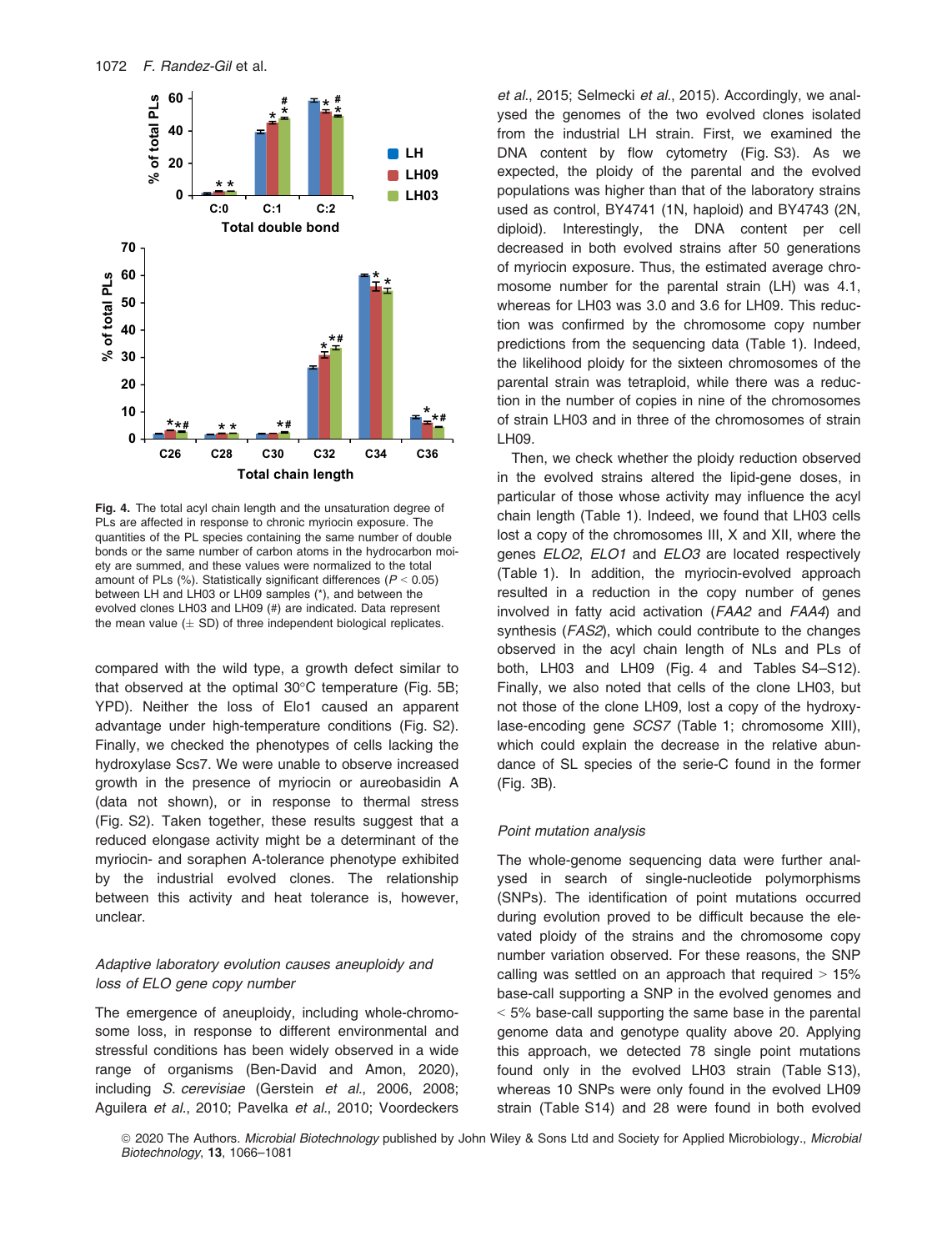

Fig. 5. Impaired fatty acid elongation affects growth of yeast cells on myriocin and soraphen A.

A. Schematic representation of fatty acid elongation and desaturation in the yeast endoplasmic reticulum (ER). The reactions scheme up to C26 and the elongases involved, Elo1, Elo2 and Elo3 are shown. Fatty acids are monounsaturated via a reaction catalysed by the ER-resident and essential  $\Delta 9$  desaturase, Ole1. For more details, see representative reviews (Tehlivets et al., 2007; Henry et al., 2012; Klug and Daum, 2014; Huang et al., 2014; Megyeri et al., 2016).

B. Cells of the laboratory wild-type BY4741 strain (wt) and its corresponding elongase mutants, elo1, elo2 and elo3, were pre-grown in liquid YPD medium and refreshed in the same medium (initial OD<sub>600</sub> ~ 0.05) lacking (YPD) or containing 2.0 µM myriocin (YPD + Myr) or 0.25  $\mu$ g ml<sup>-1</sup> soraphen A (YPD + SorA), and their growth was followed for the indicated time. Data represent the mean value ( $\pm$  SD) of three biological replicates.

strains (Table S15). The most streaking result was observed in the SNPs detected in the LH03 strain. Most of the polymorphisms found in coding regions were located in ribosomal protein coding genes (45 out of a total of 60). Even more striking is that all the changes identified give synonymous variants. A detailed analysis of the amino acids affected by these changes reveals that they are mostly non-polar (31 of 45) and that the changes give rise to triplets with a lower codon usage value (26 SNPs increase this value, while 15 reduce it). These changes could lead to the attenuation of the levels of ribosomal protein translation, which in turn might improve the fitness of the aneuploid evolved clones by reducing proteotoxic stress. Evidence of a link between protein synthesis rate and several phenotypes shared by all aneuploidy human cells has been reported (Torres et al., 2007; Oromendia et al., 2012). On the other hand, SLs are synthesized from serine and palmitoyl-CoA (Megyeri et al., 2016), and consequently reduced protein translation could increase the availability of this amino acid and the levels of SLs as it was observed in the LH03 strain (Fig. 3A).

In relation to the SNPs identified exclusively in strain LH09 or that are common in both evolved strains, we find remarkable the N370D polymorphism (present in both strains) that affects the CST26 gene, encoding an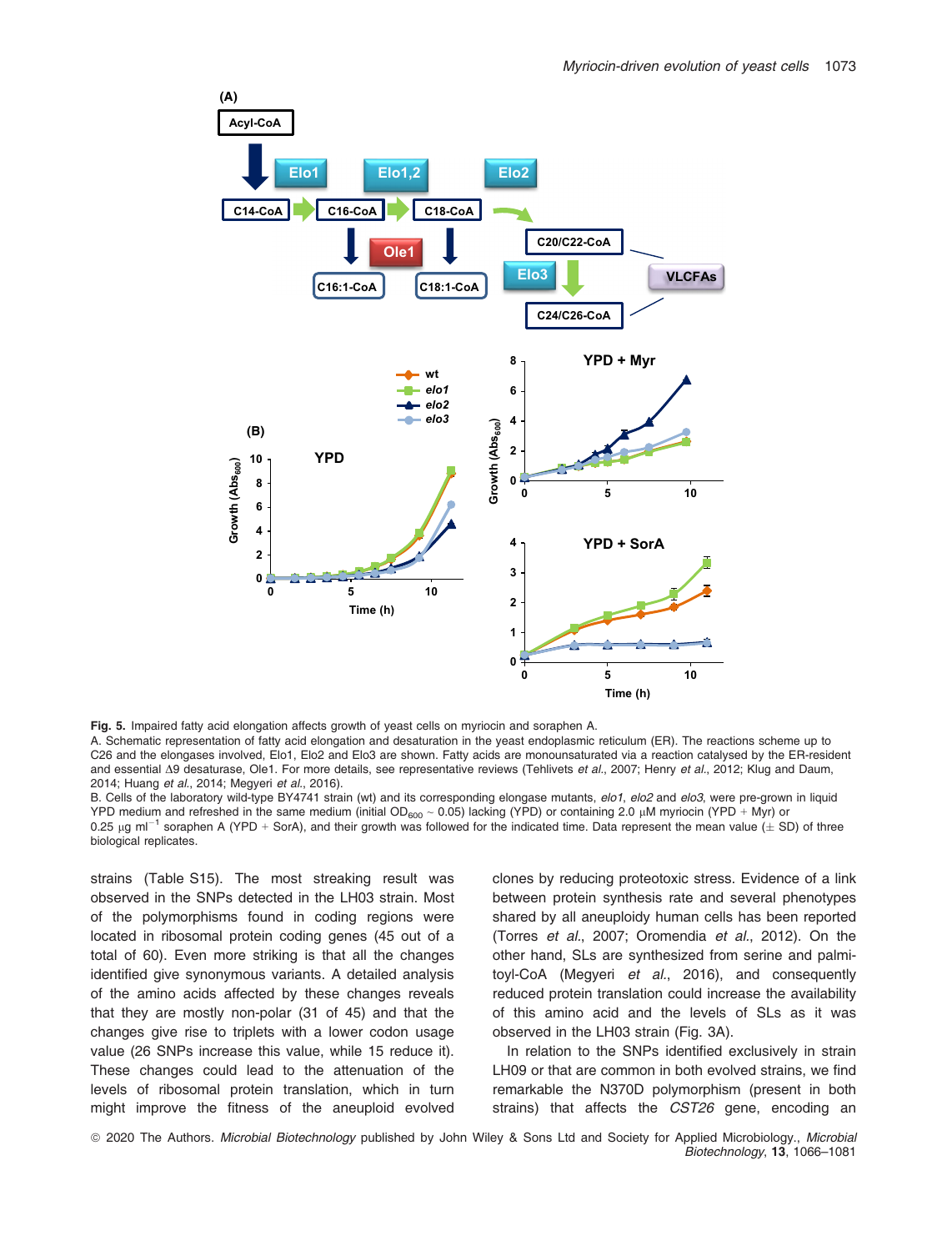Table 1. Likelihood ploidy by chromosome in the parental and evolved strains.

| Chr. | Gene <sup>a</sup> | Likelihood ploidy |       |             |
|------|-------------------|-------------------|-------|-------------|
|      |                   | LН                | LH03  | <b>LH09</b> |
| I    |                   | tetra             | di    | tri         |
| Ш    |                   | tetra             | tetra | tetra       |
| Ш    | ELO <sub>2</sub>  | tetra             | tri   | tetra       |
| IV   |                   | tetra             | tri   | tri         |
| V    | FAA2              | tetra             | tri   | tri         |
| VI   |                   | tetra             | tetra | tetra       |
| VII  | ACB1              | tetra             | tetra | tetra       |
| VIII |                   | tetra             | tetra | tetra       |
| IX   | FAA3              | tetra             | tetra | tetra       |
| X    | ELO <sub>1</sub>  | tetra             | tri   | tetra       |
| XI   | <b>FAS1</b>       | tetra             | tetra | tetra       |
| XII  | ELO3              | tetra             | tri   | tetra       |
| XIII | SCS7, FAA4        | tetra             | tri   | tetra       |
| XIV  |                   | tetra             | tri   | tetra       |
| XV   | FAA1              | tetra             | tetra | tetra       |
| XVI  | <i>FAS2</i>       | tetra             | tri   | tetra       |

a. Relevant lipid metabolism gene included in this chromosome.

acyltransferase enzyme responsible for the introduction of saturated very-long-chain fatty acids into phosphatidylinositol (Le Guédard et al., 2009). Interestingly, this gene was initially identified in a search for genes that affect chromosome stability (CST) when overexpressed in S. cerevisiae (Ouspenski et al., 1999). Hence, the changes identified in this gene may be associated with the genomic instability and increased chromosome loss displayed by the evolved clones.

#### Loss of ploidy level drives adaptation to heat stress

To gain insight into how chromosome loss affects the phenotypic characteristics of the LHev evolved population, we first compared the growth at high temperature of an isogenic series of diploid (2N), triploid (3N) and tetraploid (4N) yeasts generated from the haploid (1N) laboratory strain BY4741 (Storchová et al., 2006). As it is shown in Fig. 6A, loss of chromosome copy number provided a fitness advantage to yeast cells grown at 40°C in either YPD or minimal SCD medium, while no effect was observed at the optimal 30°C temperature. Quite remarkably, the increased growth was correlated with the loss of ploidy level ranking from 4N to 1N (Fig. 6A). Next, we compared the growth under different environmental conditions, such as  $H_2O_2$ -mediated oxidative stress, hyperosmotic NaCl or presence of tunicamycin, which induces endoplasmic reticulum stress. Under all these conditions, the analysed strains grew similarly (Fig. S4). Neither the ploidy level had a noticeable effect on the growth of yeast cells in SCD culture medium containing myriocin, aureobasidin or soraphen A (Fig. S4). Our results indicate a strong relevance of ploidy level in the context of thermotolerance, an effect that could be related to proteotoxicity. It has been reported that yeast strains harbouring an additional copy of a single yeast chromosome, called disomes, display a higher load of endogenous protein aggregates and exhibit increased sensitivity to high temperature (Oromendia et al., 2012). In addition, proteotoxicity is also a hallmark of heat stress (Joutsen et al., 2020). However, the fact that polyploidy did not alter growth in the presence of tunicamycin (a condition that also requires the assistance of the cell's protein quality control pathways; Fig. S4) is indicative of the complex relationship between thermal stress and ploidy.

Finally, we wonder whether adaptation to high temperature in the industrial strain selects cells with decreased ploidy level. Like the myriocin-driven experiment, cells of the parental yeast LH were propagated by successive batch refreshments maintained constantly at 40°C during 50 generations and the DNA content of the evolved population (LH40°) was examined by flow cytometry. As expected, heat exposure promoted a loss of chromosome copy number in the heat-exposed terminal population (2.9N). Similar decreases were also observed for isolated clones from LH40° (data not shown).

# Heat- and myriocin-evolved populations display common and distinct phenotypes

We wonder if our initial choice of myriocin as evolutionary condition to select, among others, thermotolerant strains was appropriate in terms of biotechnological suitability. In this context, the best phenotype is not always necessarily the one with the highest fitness, but the one that shows increased performance and the least tradeoffs in other environmental conditions (Dragosits and Mattanovich, 2013). Thus, we compared the phenotypic profile of heat- and myriocin-evolved industrial yeast cells. As expected, the heat-evolved population exhibited higher fitness at 40°C than the LHev, and this late grew much faster than the LH40° in the presence of myriocin (Fig. 6B). Furthermore, both evolved populations exhibited increased tolerance to  $H_2O_2$  (data not shown) or to either tunicamycin or DTT (Fig. 6B), indicating likely cross-protection (Dragosits and Mattanovich, 2013). More importantly, the cells that were evolved under heat show an evident growth trade-off at the optimal growth temperature for yeast (Fig. 6B; 30°C). Based on these data, the myriocin approach appears as an interesting strategy to isolate industrially relevant yeast strains.

#### Concluding remarks

Our study points out the importance of downregulating the fatty acid elongation as a mechanism to face the SL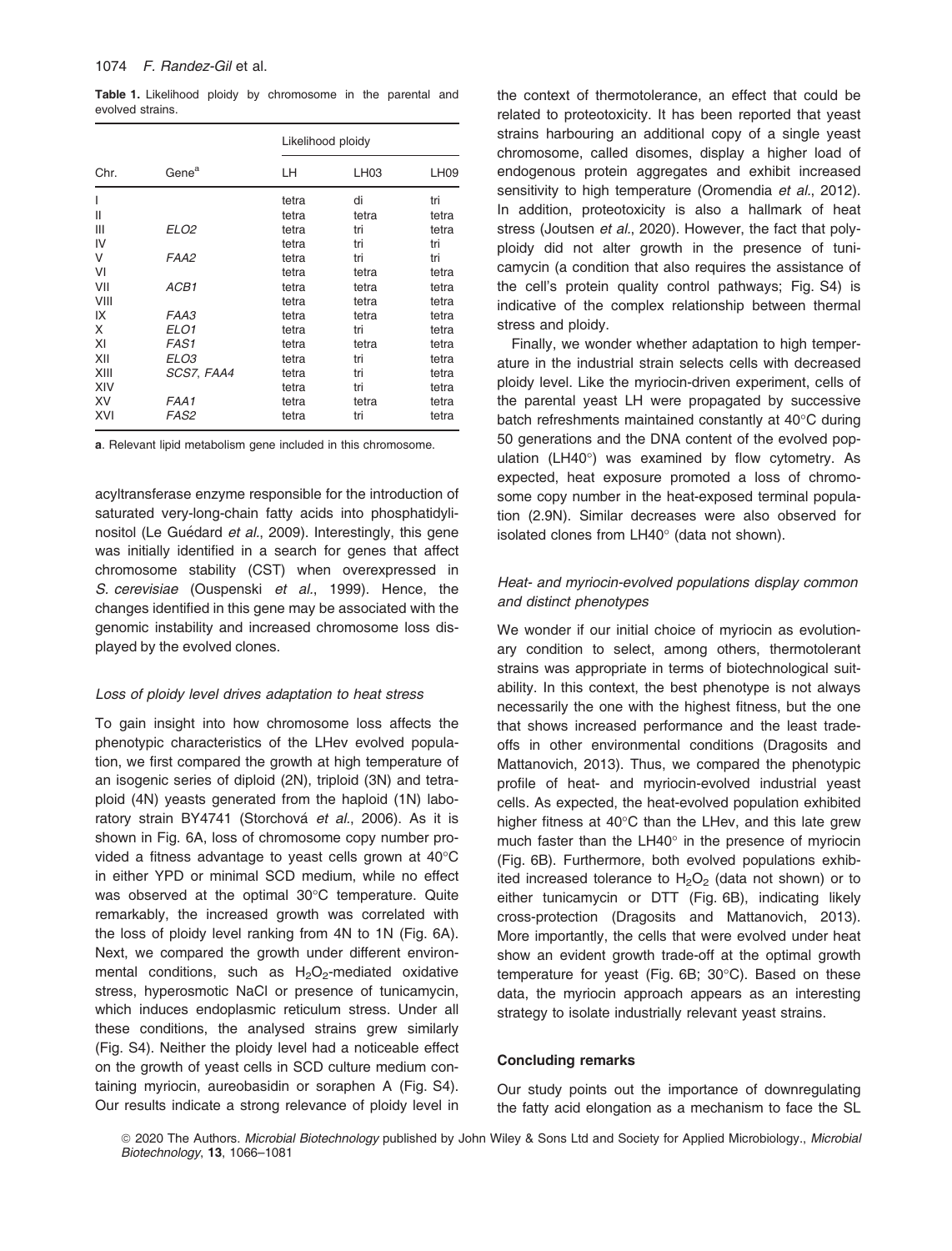

Fig. 6. Ploidy effects and phenotypic variation of myriocin- and heat-evolved terminal populations. A. A serie of isogenic BY4741-derivative strains differing in ploidy level (1N, 2N, 3N and 4N; Storchová et al., 2006) were analysed for growth. Tenfold serial dilutions of saturated cultures grown in minimal SCD or rich YPD medium were prepared, and 3 µl aliquots of three dilutions (10-103) were applied over SCD- or YPD agar-gelled plates. Colony growth was inspected after 2 days of incubation at 30°C or 40°C. B. Growth of the myriocin (LHev)- and heat-evolved (LH40°) terminal populations of the industrial parental strain L'Hirondelle (LH) was assayed at 40°C or at 30°C in the absence (YPD) or presence of 0.75 µM myriocin (Myr), 0.4 mM tunicamycin (Tn) or 5 µM DTT (DTT). In all cases, cells were pre-grown at 30°C or 40°C and treated as described above. In all cases, a representative experiment is shown.

biosynthesis inhibition. The key players of this regulation were the reticulum endoplasmic elongases Elo1, Elo2 and Elo3, although impaired cytosolic fatty acid synthase activity may be on the basis of the shorter fatty acids exhibited by NLs and PLs in the clone LH09. The activity of all these enzymes involves the condensation/decarboxylation of acyl-CoA with Acc1-derived malonyl-CoA (Tehlivets et al., 2007). Thus, decreased elongase activity reduces the demand of malonyl-CoA and increases the availability of palmitoyl-CoA, the precursor together with serine of LCBs, alleviating likely the myriocin-instigated inhibition of SPT. Consistent with this mechanism, the evolved clones showed increased resistance to soraphen A, the Acc1 inhibitor, and displayed lower acyl desaturation degree. This suggests the changes in saturation were likely addressed to provide an additional supply of palmitoyl-CoA. Altogether, the findings underline the crosstalk between lipid metabolic pathways, and

the close interaction of fatty acid elongation and desaturation with SL metabolism.

Biochemical characterization of the evolved clones revealed differences that could explain their phenotypic variation. Our results suggest that  $\alpha$ -hydroxylation of Cer, IPC and MIPC, in combination with the higher content of SLs, could play a role in the acquired thermotolerance mechanism observed in the LH03 clone. It is well known that heat-shock increases the yeast SL content, contributing, together with sterols, to reduce membrane fluidity at high temperature. The rationale to replace SLs of the serie-C by those of the serie-B in that clone is less obvious, although it may be related to toxicity differences between Cer sub-classes and species. It has been suggested that PhS-based Cer are more toxic than DhSbased ones, while the acyl  $\alpha$ -hydroxylation level seems to reduce the toxicity of these compounds (Tani and Kuge, 2012). Hence, the change in the profile of Cer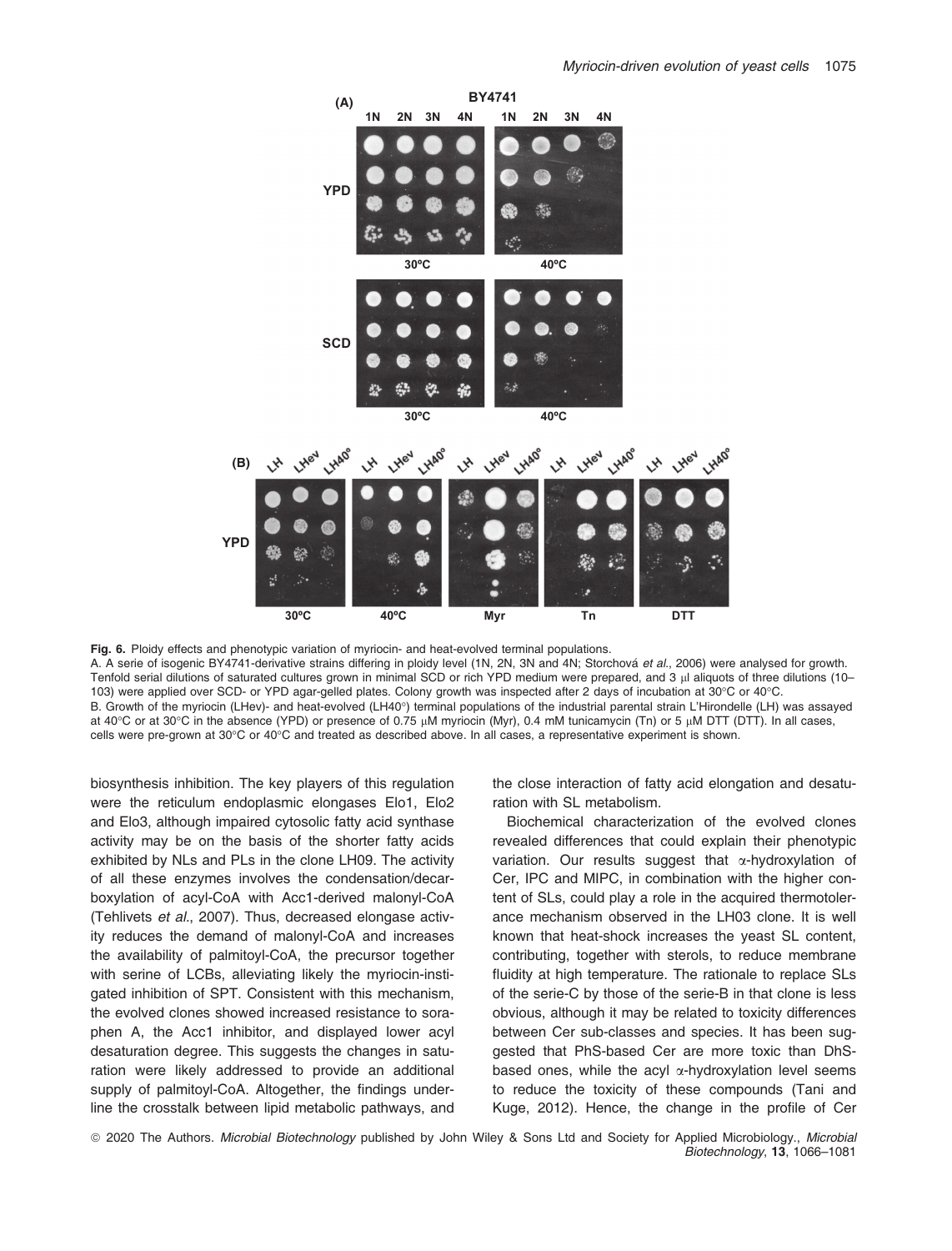could help to reduce the toxicity produced by elevated Cer levels. Nevertheless, these changes could also play a role in heat-signalling or mediate the regulation of structural properties of the plasma membrane at high temperature. More work is required to clarify the physiological significance of these changes.

The myriocin-driven ALE approach selected evolved clones with a specific and complex aneuploidy pattern. It has been proposed that aneuploidy generates stoichiometric imbalance of protein complexes leading to proteotoxicity and reduced fitness under non-stress conditions (Pavelka et al., 2010; Chen et al., 2019). However, the evolved clones selected do not show major growth impairment at the ancestral optimal growth temperature (Fig. 2; 30°C). In addition, the loss of chromosome copy number provided a proliferative advantage to myriocin- and heat-exposed cells. SL levels are tightly linked to serine availability, which it is favoured by decreasing the number of encoding genes (Torres, 2015; Hwang et al., 2017), but more importantly, decreasing ploidy level provided additional mechanisms of cell protection at high temperature, that were confirmed by analysis of isogenic strains of BY4741 and heat-driven evolved yeast populations. Whether this general effect is mediated by decreasing proteotoxicity needs to be investigated.

Taken together, our evolutionary experiment demonstrates that is possible to obtain phenotypic variation and growth advantages under industrially relevant conditions that do not inevitably result in important fitness drawbacks in the optimal environment. Hence, the isolated clones in our study are of great value to gain insights about the mechanisms of yeast adaptation and the seed of more robust stress-resistant strains.

#### Experimental procedures

#### Yeast strains and cultivation conditions

The S. cerevisiae strain L'Hirondelle (LH), a commercial baker's yeast produced by the Lesaffre Group (Lille, France), was used in the evolutionary experiments reported in this study. The laboratory S. cerevisiae strains BY4743 (diploid, 2N), BY4741 (haploid, 1N), BY4741-mutants elo1, elo2, elo3 and scs7, all of them from the Euroscarf yeast collection (Oberursel, Germany), as well as a serie of BY4741-derived isogenic strains differing in ploidy level (2N, 3N and 4N; Storchová et al., 2006) were also used. Cells were regularly maintained on solid YPD (20 g  $I^{-1}$  agar, 20 g  $I^{-1}$  peptone, 20 g  $I^{-1}$  glucose and 10 g  $I^{-1}$  yeast extract) or SCD (20 g  $I^{-1}$  agar, 5 g  $I^{-1}$  ammonium sulfate, 20 g  $I^{-1}$ glucose and 1.7 g  $I^{-1}$  yeast extract without amino acids and ammonium sulfate) supplemented with the appropriate amino acid dropout mixture (Formedium, England).

For plate phenotype experiments, cells were grown to the mid-exponential phase at 30 $\degree$ C (OD<sub>600</sub>  $\sim$  0.5). Then, 10-fold serial dilutions were prepared and  $3 \mu$ aliquots of three dilutions  $(10-10^3)$  were applied over the agar-gelled plates. Colony growth was inspected after 2–4 days of incubation at 12, 30 or 40°C. In some experiments, the growth under stressful conditions was followed in liquid medium. In this case, 30°C-grown saturated YPD cultures were diluted in the appropriate medium at initial  $OD<sub>600</sub> \sim 0.025-0.05$ . Stock solutions of 1.0 mg/ml (methanol) soraphen A (a gift from R. Jansen) and 2 mM myriocin (ethanol: DMSO; 80:20, v:v) were prepared, sampled in small volumes and stored at  $-20^{\circ}$ C until use. For each experiment, a fresh sample was thawed and diluted at the indicated concentration.

#### Laboratory adaptive evolution

Evolution experiments were conducted using batch culture techniques in a similar manner than that described by Aguilera and colleagues (2010). Fifty milliliters of medium  $YPD$  containing 1.2  $µM$  myriocin (final concentration) was inoculated at  $OD_{600} \sim 0.05$  and cultured in 250 ml Erlenmeyer flasks at 30°C and 200 rpm. The culture was refreshed daily and cultivated in the same way until a minimum of  $\sim$  50 generations was attained. Heat-driven ALE was conducted similarly except that cells were grown at 40°C in the absence of myriocin. As each transfer allowed  $\sim$  6.64 mitotic divisions, a total of  $\sim$  8 transfers were carried out. Samples from the evolved populations were taken, maintained as frozen  $(-80^{\circ}C)$  glycerol stocks and then rescued in YPD agar plates at 30°C for 24 h before further analysis. These conditions preserved the characteristics of the evolved population and ensured that yeast cells were growing under the same conditions.

For the selection of adaptive clones within the myriocin-driven 50-generation experimental population (LHev), a diluted sample was cultivated in solid YPD containing 2.0  $\mu$ M myriocin. Then, 10 cells that formed the biggest colonies, LH01–LH10, were randomly selected and preserved at  $-80^{\circ}$ C for further characterization. Individual clones from the terminal heat-evolved population (LH40°) were also isolated and preserved under the same conditions.

#### SL extraction and mass spectrometry analysis

YPD-grown cells of the parental LH strain and the myriocin-evolved clones LH03 and LH09 ( $OD_{600} \sim 1.0$ ) were collected by centrifugation  $(3000 \times g, 2 \text{ min}, 4^{\circ}\text{C})$ , washed twice with ultrapure water (Milli-Q RO 10 Plus; Millipore, Bedford, MA, USA) and kept at  $-80^{\circ}$ C until the extraction was carried out. Then, the cell pellet was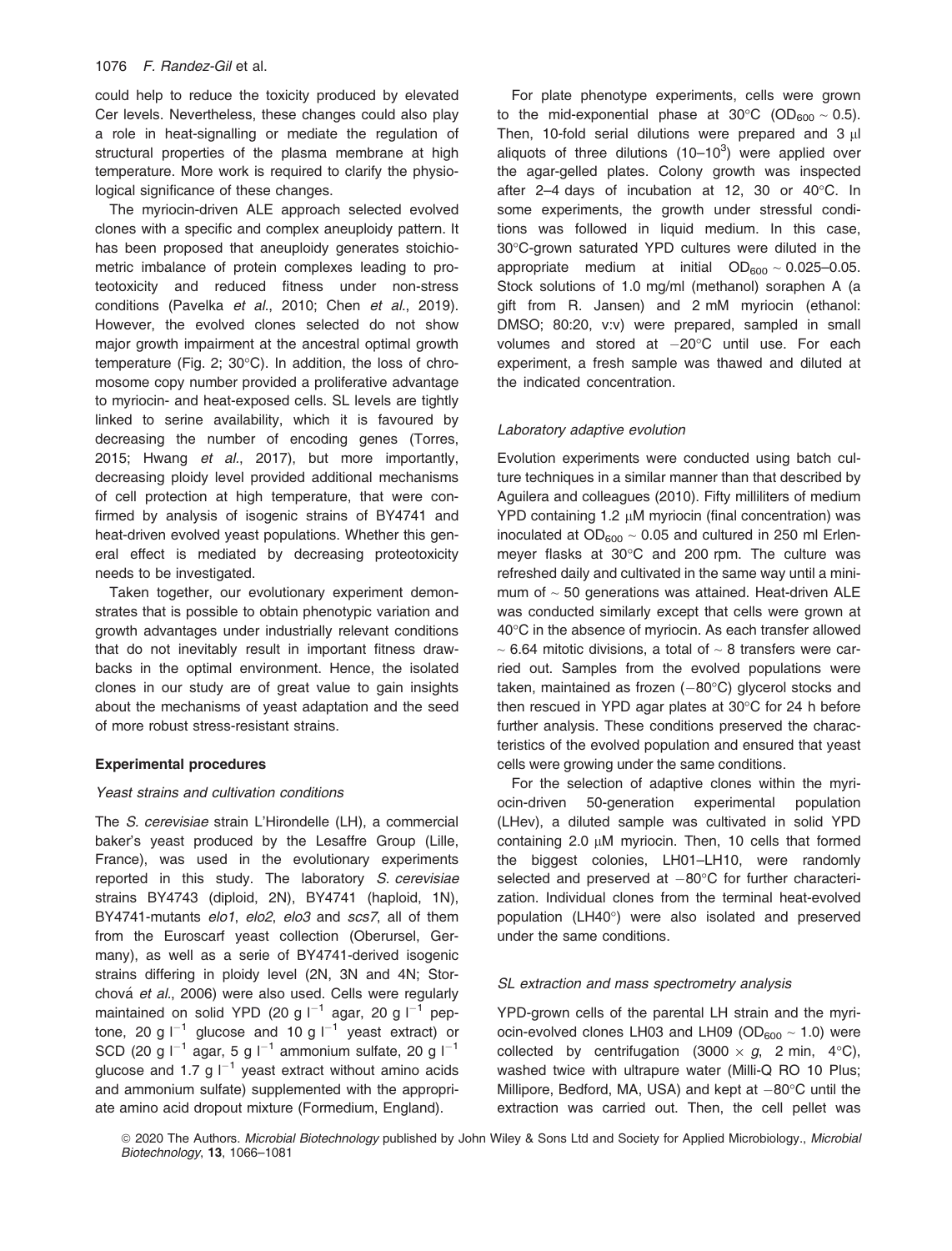suspended in 300  $\mu$ l of ultrapure water, glass beads (1.0 g; acid washed, 0.4-mm diameter) were added, and the mixture was vortexed 5 times for 1 min each time. Finally, the homogeneous broken cell suspension was recovered, diluted with ultrapure water  $($   $\sim$  20  $OD_{600}$  units/ml) and subjected to SL analysis.

SLs were extracted according to a previous study (Barbacini et al., 2019), with minor modifications. Methanol (1 ml) and chloroform (0.5 ml) were added to 0.5 ml of the cell suspension, fortified with internal standards [200 pmol: sphinganine (d17:0), sphinganine-1-phosphate (d17:0), and C12 Ceramide (d18:1/12:0)], vortexed and incubated at 48°C overnight. Then, KOH in methanol (1 M, 75 µl) was added and incubated for 2 h at 37°C. Finally, acetic acid (1 M, 75 µl) was added and samples were evaporated and stored at  $-80^{\circ}$ C. Methanol (80 µl) was added to the samples, vortexed, centrifuged at  $9400 \times g$  for 5 min and transferred into UPLC vials for their analyses.

Cer, IPC and MIPC analyses were performed using an Acquity ultra-high performance liquid chromatography (UHPLC) system (Waters) connected to a Time of Flight (LCT Premier XE) detector. Full scan spectra from 50 to 1800 Da were acquired, and individual spectra were summed to produce data points each of 0.2 s. Mass accuracy at a resolving power of 10 000 and reproducibility were maintained by using an independent reference spray via the LockSpray interference. Lipid extracts were injected onto an Acquity UHPLC BEH C8 column (1.7  $\mu$ m particle size, 100 mm  $\times$ 2.1 mm, Waters) at a flow rate of 0.3 ml  $min^{-1}$  and column temperature of 30°C. The mobile phases were methanol with 2 mM ammonium formate and 0.2% formic acid (A)/water with 2 mM ammonium formate and 0.2% formic acid (B). A linear gradient was programmed. The gradient starts with 80% A and increases to 90% A in 3 min. After 3 min at 90% A, the gradient increases to 99% A in 9 min and continues at 99% A for 3 min. During the following 2 min, the column is readjusted to the initial conditions and equilibrated for further 2 min. Phytosphingosine and phytosphingosine-1-phosphate were analysed using an Acquity ultra-high performance liquid chromatography (UHPLC) system (Waters) connected to a triple quadrupole (Xevo-TQ-S) detector. The following transitions were used as follows: 288.3 > 252.3 (C17 dihydrosphingosines), 302.3 > 284.4 (dihydrosphingosines), 318.3 > 282.4 (phytosphingosines),  $382.4 > 284.4$  (dihydrosphingosines-1-P),  $398.4 > 282.4$  (phytosphingosines-1-P). The same column, mobile phases and gradient were used. The levels of the different lipid classes and species in each sample were normalized as pmol eq/ OD600. All the data were calculated from three biological replicates  $(\pm$  SD).

#### NL and PL analysis

Cell samples were processed as described above for SL extraction and subjected to basic lipidomic analysis. This was carried out by the lipidomic service of Lipotype (Lipotype GmbH, Dresden, Germany), which use a highthroughput mass spectrometry-based shotgun lipidomics platform. Lipids were extracted using chloroform and methanol (Klose et al., 2012). Samples were spiked with lipid class-specific internal standards prior to extraction. After drying and resuspending in MS acquisition mixture, lipid extracts were subjected to mass spectrometric analysis. Mass spectra were acquired on a hybrid quadrupole/Orbitrap mass spectrometer equipped with an automated nano flow electrospray ion source in both positive and negative ion modes. Lipid identification using LIPOTYPEXPLORER (Herzog et al., 2011) was performed on unprocessed (\*.raw format) mass spectra. For MS-only mode, lipid identification was based on the molecular masses of the intact molecules. MSMS mode included the collision-induced fragmentation of lipid molecules, and lipid identification was based on both the intact masses and the masses of the fragments. Prior to normalization and further statistical analysis, lipid identifications were filtered according to mass accuracy, occupation threshold, noise and background. Lists of identified lipids and their intensities were stored in a database optimized for the particular structure inherent to lipidomic data sets. Intensity of lipid class-specific internal standards was used for lipid quantification. The amounts of individual lipid molecules (species) of a given lipid class were normalized as the mol%. Likewise, the quantities of the lipid species containing the same number of double bonds or the same number of carbon atoms in the hydrocarbon moiety are summed and these values are normalized to the total amount of the given lipid class. Additional details concerning sample handling and processing, reagents, equipment, procedures and data visualization tools can be found at [https://www.lipo](https://www.lipotype.com/) [type.com/.](https://www.lipotype.com/) Data represent the mean value  $(\pm$  SD) of three independent biological replicates.

#### Genome size

Flow cytometric analysis was used to estimate the approximate genome size of the industrial yeast strains. Cells were grown in liquid YPD to exponential phase, harvested, washed and fixed in 70% ethanol at 4°C for 5 min. Then, cells were collected by centrifugation and resuspended in 10 mM PBS buffer ( $pH = 7.2$ ), containing 400  $\mu$ l of RNase (10 mg ml<sup>-1</sup>). After incubation at 37°C for 30 min, the cells were harvested by centrifugation and resuspended in 1 ml of the same buffer containing 2.5 mg  $I^{-1}$  of propidium iodine. Samples were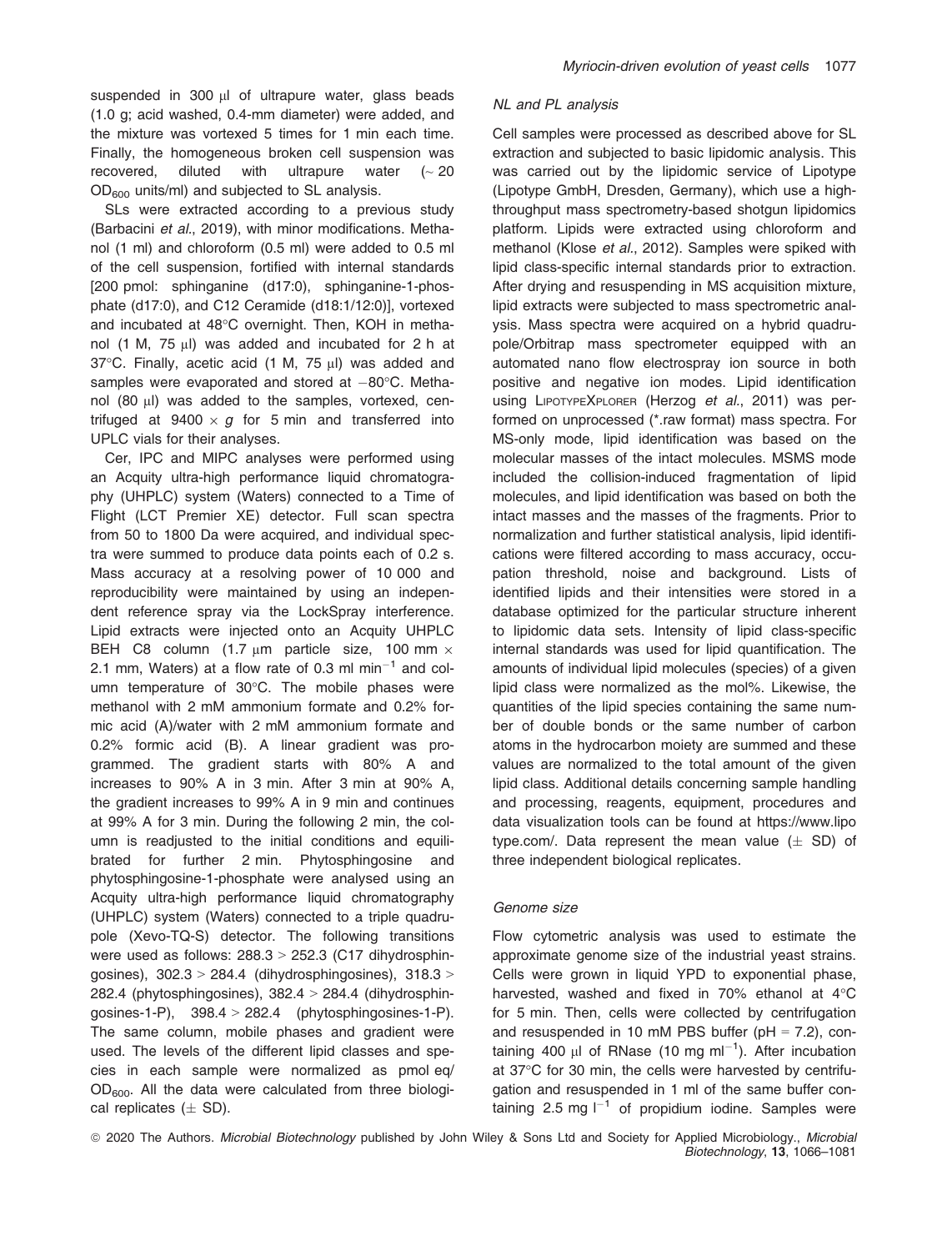analysed using a flow cytometer FAC Scan analyser (Becton Dickinson, Franklin Lakes, NJ). Ploidy determinations were done by comparing with the laboratory strains BY4741 (1N) and BY4743 (2N).

#### Sequencing and bioinformatics analysis

Whole-genome sequencing and bioinformatics analysis were performed at the Genomics service of the Valencia University (Valencia, Spain). Briefly, Illumina sequencing libraries from LH, LH03 and LH09 strains were constructed using the TruSeq nano DNA library preparation kit (Illumina, San Diego, CA, USA). The number of raw pair-end 301 bp reads collected was 6 341 808 (LH), 2 594 029 (LH03) and 7 264 515 (LH09). Raw reads were quality trimming and filtering using AfterQC (Chen et al., 2017), with filter of minimum phred-quality score 15 and minimum read size as 50. Raw and processed read quality control was made with FASTQC v0.11.8 ([http://](http://www.bioinformatics.babraham.ac.uk) [www.bioinformatics.babraham.ac.uk](http://www.bioinformatics.babraham.ac.uk)) and AfterQC tools. Resulting reads, 5 788 893 (LH), 2 413 082 (LH03) and 6 788 094 (LH09) were aligned to the S. cerevisiae R64- 1-1 reference strain using the bowtie2 mapping tool (Langmead and Salzberg, 2012). SAMTOOLS 1.19 and PICARD 2.18 (Li et al., 2009) were used for mapping post-processing and remove duplicates. Only proper paired reads with a mapping quality score above 30 were retained from the alignment. Indel realignment and depth of coverage calculation were performed with GATK-3.6.

Alignment data files were quality check with QUALIMAP v2.2.1 (García-Alcalde et al., 2012; Okonechnikov et al., 2016). Percentage of reference bases covered above four reads were 93.2% (LH), 93.1% (LH03) and 93.2% (LH09) with an average read-depth of 171.75 (LH), 85.24 (LH03) and 228.76 (LH09). For SNP calling (SNPs and indels detection) and filtering, we use VarScan (v2.3.9; –min-avgqual 20 –min-var-frequation 0.05 –min-coverage 30 -minreads2 5 –min-freq-for-hom 0.95 –P-value 0.05). MiModD 0.1.9 tool [\(http://doi.org/10.5281/zenodo.2582000\)](http://doi.org/10.5281/zenodo.2582000) was used for variant post-processing, including genotype filtering and annotation with SNPEFF v4.3t (Cingolani et al., 2012) settled on approach that required > 10% base-call supporting a SNP in the evolved genomes and < 2% basecall supporting the same base in the parental genome data and genotype quality above 20. To detect chromosome copy number changes, we use the NQUIRE tool (Weiß et al., 2018) with mapping quality and minimum coverage filters set to 10 and applying lrdmodel to assess ploidy level.

#### Statistical analysis

Sample averages were compared using Student's t-test with the Excel software (Microsoft).  $P < 0.01$  (\*\*) and  $P < 0.05$  (\*,#) were considered statistically significant.

#### Acknowledgements

We thank R. Jansen (Helmholtz Centre for Infection Research, Braunschweig, Germany) for providing us with a sample of soraphen A. We also thank Isabel E. Sánchez-Adriá and Gemma Sanmartín Peris for their help in preparing samples and conducting experiments. We also acknowledge the technical assistance of Alexandre García with SL analysis. This research has been supported by the Comisión Interministerial de Ciencia y Tecnología Project (BIO2015-71059-R) from the Spanish Ministry of Science, Innovation and Universities (MICINN/FEDER), and the i-LINK program (i-LINK1109) from the Spanish National Research Council (CSIC).

#### Conflict of interest

The authors declare they have no conflict of interest.

#### **References**

- Abdel-Banat, B.M., Hoshida, H., Ano, A., Nonklang, S., and Akada, R. (2010) High-temperature fermentation: how can processes for ethanol production at high temperatures become superior to the traditional process using mesophilic yeast? Appl Microbiol Biotechnol 85: 861–867.
- Aguilera, J., Andreu, P., Randez-Gil, F., and Prieto, J.A. (2010) Adaptive evolution of baker's yeast in a dough-like environment enhances freeze and salinity tolerance. Microb Biotechnol 3: 210–221.
- Barbacini, P., Casas, J., Torretta, E., Capitanio, D., Maccallini, G., Hirschler, V., et al. (2019) Regulation of serum sphingolipids in Andean children born and living at high altitude (3775 m). Int J Mol Sci 20: E2835.
- Barrick, J.E., and Lenski, R.E. (2013) Genome dynamics during experimental evolution. Nat Rev Genet 14: 827– 839.
- Ben-David, U., and Amon, A. (2020) Context is everything: aneuploidy in cancer. Nat Rev Genet 21: 44–62.
- Cakar, Z.P., Turanli-Yildiz, B., Alkim, C., and Yilmaz, U. (2012) Evolutionary engineering of Saccharomyces cerevisiae for improved industrially important properties. FEMS Yeast Res 12: 171–182.
- Caspeta, L., Chen, Y., Ghiaci, P., Feizi, A., Buskov, S., Hallström, B.M., et al. (2014) Biofuels. Altered sterol composition renders yeast thermotolerant. Science 346: 75-78.
- Chen, S., Huang, T., Zhou, Y., Han, Y., Xu, M., and Gu, J. (2017) AfterQC: automatic filtering, trimming, error removing and quality control for fastq data. BMC Bioinformatics 18(Suppl. 3): 80.
- Chen, Y., Chen, S., Li, K., Zhang, Y., Huang, X., Li, T., et al. (2019) Overdosage of balanced protein complexes reduces proliferation rate in aneuploid cells. Cell Syst 9: 129.e5.
- Cingolani, P., Platts, A., Wang, L.L., Coon, M., Nguyen, T., Wang, L., et al. (2012) A program for annotating and predicting the effects of single nucleotide polymorphisms, SnpEff: SNPs in the genome of Drosophila melanogaster strain w1118; iso-2; iso-3. Fly (Austin) 6: 80-92.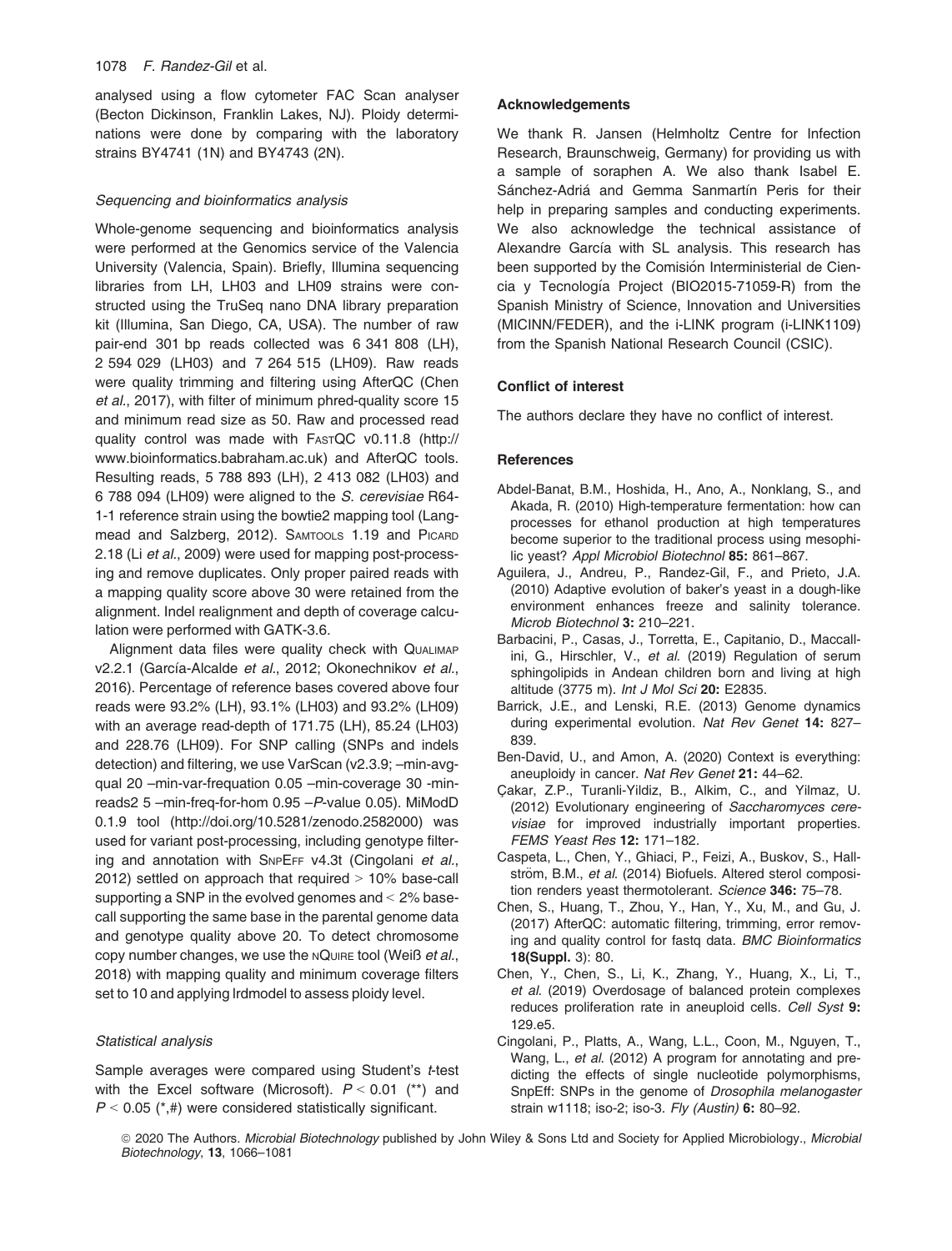- Deák, T. (2003) Yeasts. In Encyclopedia of Food Sciences and Nutrition, 2nd edn. Caballero, B., Finglas, P., and Trugo, L. (eds). London: Academic Press, pp. 6233–39.
- Dickson, R.C., Nagiec, E.E., Skrzypek, M., Tillman, P., Wells, G.B., and Lester, R.L. (1997) Sphingolipids are potential heat stress signals in Saccharomyces. J Biol Chem 272: 30196–30200.
- Dragosits, M., and Mattanovich, D. (2013) Adaptive laboratory evolution – principles and applications for biotechnology. Microb Cell Fact 12: 64.
- Duan, S.F., Han, P.J., Wang, Q.M., Liu, W.Q., Shi, J.Y., Li, K., et al. (2018) The origin and adaptive evolution of domesticated populations of yeast from Far East Asia. Nat Commun 9: 2690.
- Fay, J.C., and Benavides, J.A. (2005) Evidence for domesticated and wild populations of Saccharomyces cerevisiae. PLoS Genet 1: 66–71.
- García-Alcalde, F., Okonechnikov, K., Carbonell, J., Cruz, L.M., Götz, S., Tarazona, S., et al. (2012) Qualimap: evaluating next-generation sequencing alignment data. Bioinformatics 28: 2678–2679.
- García-Marqués, S., Randez-Gil, F., Dupont, S., Garre, E., and Prieto, J.A. (2016) Sng1 associates with Nce102 to regulate the yeast Pkh-Ypk signalling module in response to sphingolipid status. Biochim Biophys Acta 1863: 1319-1333.
- Gerstein, A.C., Chun, H.J., Grant, A., and Otto, S.P. (2006) Genomic convergence toward diploidy in Saccharomyces cerevisiae. PLoS Genet 2: e145.
- Gerstein, A.C., McBride, R.M., and Otto, S.P. (2008) Ploidy reduction in Saccharomyces cerevisiae. Biol Lett 4: 91–94.
- Gerth, K., Bedorf, N., Irschik, H., Höfle, G., and Reichenbach, H. (1994) The soraphens: a family of novel antifungal compounds from Sorangium cellulosum (Myxobacteria). I. Soraphen A1 alpha: fermentation, isolation, biological properties. J Antibiot (Tokyo) 47: 23–31.
- Gerth, K., Pradella, S., Perlova, O., Beyer, S., and Müller, R. (2003) Myxobacteria: proficient producers of novel natural products with various biological activities–past and future biotechnological aspects with the focus on the genus Sorangium. J Biotechnol 106: 233–253.
- Haak, D., Gable, K., Beeler, T., and Dunn, T. (1997) Hydroxylation of Saccharomyces cerevisiae ceramides requires Sur2p and Scs7p. J Biol Chem 272: 29704–29710.
- Henry, S.A., Kohlwein, S.D., and Carman, G.M. (2012) Metabolism and regulation of glycerolipids in the yeast Saccharomyces cerevisiae. Genetics 190: 317–349.
- Herzog, R., Schwudke, D., Schuhmann, K., Sampaio, J.L., Bornstein, S.R., Schroeder, M., et al. (2011) A novel informatics concept for high-throughput shotgun lipidomics based on the molecular fragmentation query language. Genome Biol 12: R8.
- Hofbauer, H.F., Schopf, F.H., Schleifer, H., Knittelfelder, O.L., Pieber, B., Rechberger, G.N., et al. (2014) Regulation of gene expression through a transcriptional repressor that senses acyl-chain length in membrane phospholipids. Dev Cell 29: 729-739.
- Hua, Z., Fatheddin, P., and Graham, T.R. (2002) An essential subfamily of Drs2p-related P-type ATPases is required for protein trafficking between Golgi complex and endosomal/vacuolar system. Mol Biol Cell 13: 3162–3177.
- Huang, X., Withers, B.R., and Dickson, R.C. (2014) Sphingolipids and lifespan regulation. Biochim Biophys Acta 1841: 657–664.
- Hwang, S., Gustafsson, H.T., O'Sullivan, C., Bisceglia, G., Huang, X., Klose, C., et al. (2017) Serine-dependent sphingolipid synthesis is a metabolic liability of aneuploid cells. Cell Rep 21: 3807–3818.
- Jenkins, G.M., Richards, A., Wahl, T., Mao, C., Obeid, L., and Hannun, Y. (1997) Involvement of yeast sphingolipids in the heat stress response of Saccharomyces cerevisiae. J Biol Chem 272: 32566–32572.
- Joutsen, J., Da Silva, A.J., Luoto, J.C., Budzynski, M.A., Nylund, A.S., de Thonel, A., et al. (2020) Heat shock factor 2 protects against proteotoxicity by maintaining cellcell adhesion. Cell Rep 30: 583-597.e6.
- Jump, D.B., Torres-Gonzalez, M., and Olson, L.K. (2011) Soraphen A, an inhibitor of acetyl CoA carboxylase activity, interferes with fatty acid elongation. Biochem Pharmacol 81: 649–660.
- Khakhina, S., Johnson, S.S., Manoharlal, R., Russo, S.B., Blugeon, C., Lemoine, S., et al. (2015) Control of plasma membrane permeability by ABC transporters. Eukaryot Cell 14: 442–453.
- Klose, C., Surma, M.A., Gerl, M.J., Meyenhofer, F., Shevchenko, A., and Simons, K. (2012) Flexibility of a eukaryotic lipidome–insights from yeast lipidomics. PLoS One 7: e35063.
- Klug, L., and Daum, G. (2014) Yeast lipid metabolism at a glance. FEMS Yeast Res 14: 369–388.
- Langmead, B., and Salzberg, S.L. (2012) Fast gapped-read alignment with Bowtie 2. Nat Methods 9: 357–359.
- Le Guédard, M., Bessoule, J.J., Boyer, V., Ayciriex, S., Velours, G., and Kulik, W. (2009) PSI1 is responsible for the stearic acid enrichment that is characteristic of phosphatidylinositol in yeast. FEBS J 276: 6412–6424.
- Legras, J.L., Merdinoglu, D., Cornuet, J.M., and Karst, F. (2007) Bread, beer and wine: Saccharomyces cerevisiae diversity reflects human history. Mol Ecol 16: 2091-2102.
- Legras, J.L., Galeote, V., Bigey, F., Camarasa, C., Marsit, S., Nidelet, T., et al. (2018) Adaptation of S. cerevisiae to fermented food environments reveals remarkable genome plasticity and the footprints of domestication. Mol Biol Evol 35: 1712–1727.
- Lester, R.L., Withers, B.R., Schultz, M.A., and Dickson, R.C. (2013) Iron, glucose and intrinsic factors alter sphingolipid composition as yeast cells enter stationary phase. Biochim Biophys Acta 1831: 726–736.
- Li, H., Handsaker, B., Wysoker, A., Fennell, T., Ruan, J., Homer, N., et al. (2009) 1000 genome project data processing subgroup. The sequence alignment/map (SAM) format and SAMtools. Bioinformatics 25: 2078–2079.
- Liu, G., Chen, Y., Færgeman, N.J., and Nielsen, J. (2017) Elimination of the last reactions in ergosterol biosynthesis alters the resistance of Saccharomyces cerevisiae to multiple stresses. FEMS Yeast Res 17: fox063.
- López-Marqués, R.L., Holthuis, J.C., and Pomorski, T.G. (2011) Pumping lipids with P4-ATPases. Biol Chem 392: 67–76.
- Megyeri, M., Riezman, H., Schuldiner, M., and Futerman, A.H. (2016) Making sense of the yeast sphingolipid pathway. J Mol Biol 428: 4765–4775.

<sup>© 2020</sup> The Authors. Microbial Biotechnology published by John Wiley & Sons Ltd and Society for Applied Microbiology., Microbial Biotechnology, 13, 1066–1081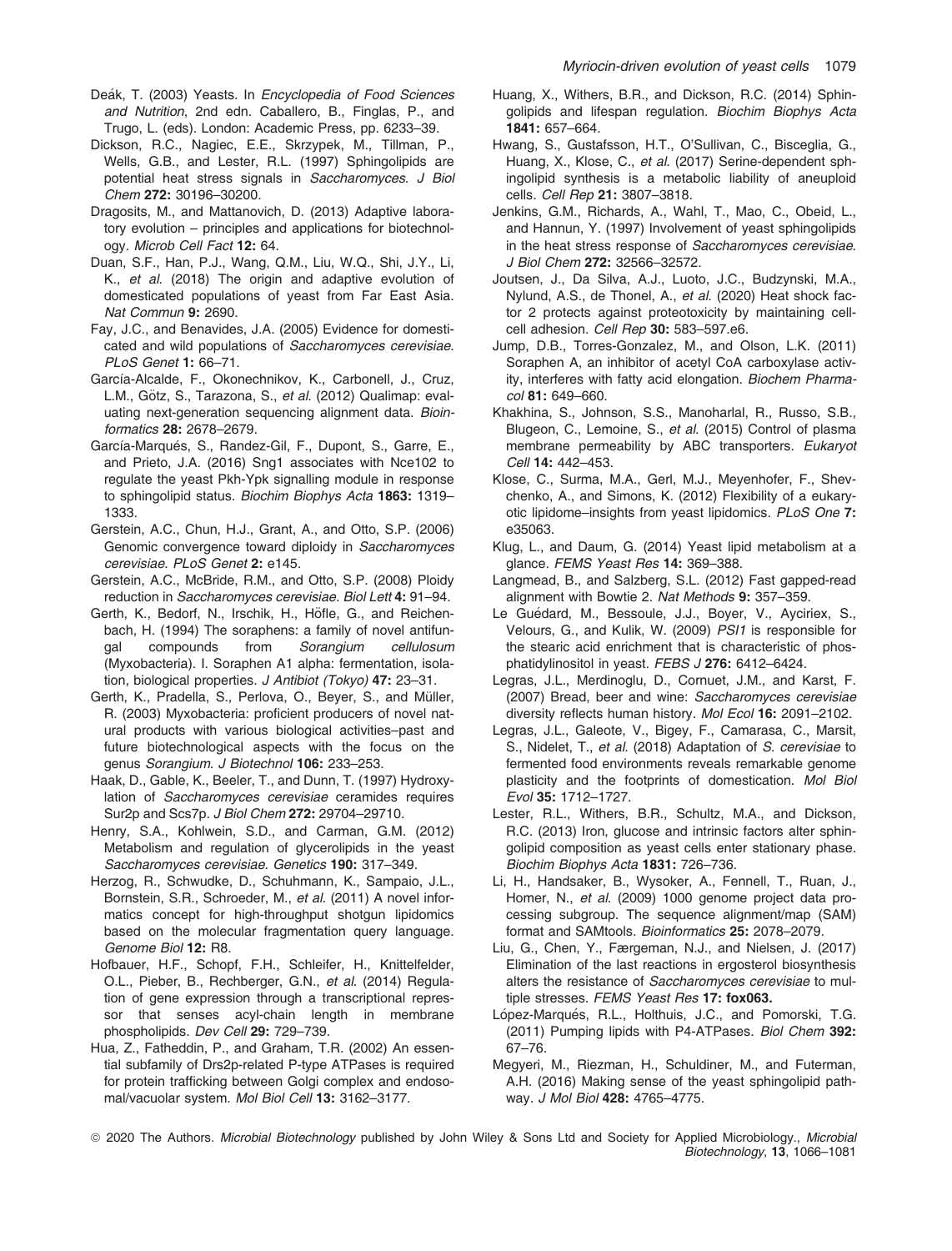- Muthusamy, B.P., Natarajan, P., Zhou, X., and Graham, T.R. (2009) Linking phospholipid flippases to vesicle-mediated protein transport. Biochim Biophys Acta 1791: 612–619.
- Oh, C.S., Toke, D.A., Mandala, S., and Martin, C.E. (1997) ELO2 and ELO3, homologues of the Saccharomyces cerevisiae ELO1 gene, function in fatty acid elongation and are required for sphingolipid formation. J Biol Chem 272: 17376–17384.
- Okonechnikov, K., Conesa, A., and García-Alcalde, F. (2016) Qualimap 2: advanced multi-sample quality control for high-throughput sequencing data. Bioinformatics 32: 292–294.
- Olson, D.K., Fröhlich, F., Christiano, R., Hannibal-Bach, H.K., Ejsing, C.S., and Walther, T.C. (2015) Rom2-dependent phosphorylation of Elo2 controls the abundance of very long-chain fatty acids. J Biol Chem 290: 4238–4247.
- Oromendia, A.B., Dodgson, S.E., and Amon, A. (2012) Aneuploidy causes proteotoxic stress in yeast. Genes Dev 26: 2696–2708.
- Ouspenski, I.I., Elledge, S.J., and Brinkley, B.R. (1999) New yeast genes important for chromosome integrity and segregation identified by dosage effects on genome stability. Nucleic Acids Res 27: 3001–3008.
- Pavelka, N., Rancati, G., Zhu, J., Bradford, W.D., Saraf, A., Florens, L., et al. (2010) Aneuploidy confers quantitative proteome changes and phenotypic variation in budding yeast. Nature 468: 321–325.
- Pérez-Torrado, R., Barrio, E., and Querol, A. (2018) Alternative yeasts for winemaking: Saccharomyces non-cerevisiae and its hybrids. Crit Rev Food Sci Nutr 58: 1780– 1790.
- Randez-Gil, F., Córcoles-Sáez, I., and Prieto, J.A. (2013) Genetic and phenotypic characteristics of baker's yeast: relevance to baking. Annu Rev Food Sci Technol 4: 191–214.
- Rodríguez-Vargas, S., Sánchez-García, A., Martínez-Rivas, J.M., Prieto, J.A., and Randez-Gil, F. (2007) Fluidization of membrane lipids enhances the tolerance of Saccharomyces cerevisiae to freezing and salt stress. Appl Environ Microbiol 73: 110–116.
- Rössler, H., Rieck, C., Delong, T., Hoja, U., and Schweizer, E. (2003) Functional differentiation and selective inactivation of multiple Saccharomyces cerevisiae genes involved in very-long-chain fatty acid synthesis. Mol Genet Genomics 269: 290–298.
- Saito, K., Fujimura-Kamada, K., Furuta, N., Kato, U., Umeda, M., and Tanaka, K. (2004) Cdc50p, a protein required for polarized growth, associates with the Drs2p P-type ATPase implicated in phospholipid translocation in Saccharomyces cerevisiae. Mol Biol Cell 15: 3418–3432.
- Scott, A.L., Richmond, P.A., Dowell, R.D., and Selmecki, A. (2017) The influence of polyploidy on the evolution of yeast grown in a sub-optimal carbon source. Mol Biol Evol 34: 2690–2703.
- Selmecki, A.M., Maruvka, Y.E., Richmond, P.A., Guillet, M., Shoresh, N., Sorenson, A., et al. (2015) Polyploidy can drive rapid adaptation in yeast. Nature 519: 349–352.
- Sheltzer, J.M., Blank, H.M., Pfau, S.J., Tange, Y., George, B.M., Humpton, T.J., et al. (2011) Aneuploidy drives genomic instability in yeast. Science 333: 1026–1030.
- Sicard, D., and Legras, J.L. (2011) Bread, beer and wine: yeast domestication in the Saccharomyces sensu stricto complex. C R Biol 334: 229–236.
- Storchová, Z., Breneman, A., Cande, J., Dunn, J., Burbank, K., O'Toole, E., et al. (2006) Genome-wide genetic analysis of polyploidy in yeast. Nature 443: 541–547.
- Strucko, T., Zirngibl, K., Pereira, F., Kafkia, E., Mohamed, E.T., Rettel, M., et al. (2018) Laboratory evolution reveals regulatory and metabolic trade-offs of glycerol utilization in Saccharomyces cerevisiae. Metab Eng 47: 73–82.
- Sun, Y., Miao, Y., Yamane, Y., Zhang, C., Shokat, K.M., Takematsu, H., et al. (2012) Orm protein phosphoregulation mediates transient sphingolipid biosynthesis response to heat stress via the Pkh-Ypk and Cdc55-PP2A pathways. Mol Biol Cell 23: 2388–2398.
- Tani, M., and Kuge, O. (2012) Hydroxylation state of fatty acid and long-chain base moieties of sphingolipid determine the sensitivity to growth inhibition due to AUR1 repression in Saccharomyces cerevisiae. Biochem Biophys Res Commun 417: 673–678.
- Tehlivets, O., Scheuringer, K., and Kohlwein, S.D. (2007) Fatty acid synthesis and elongation in yeast. Biochim Biophys Acta 1771: 255–270.
- Tenaillon, O., Barrick, J.E., Ribeck, N., Deatherage, D.E., Blanchard, J.L., Dasgupta, A., et al. (2016) Tempo and mode of genome evolution in a 50,000-generation experiment. Nature 536: 165–170.
- Toke, D.A., and Martin, C.E. (1996) Isolation and characterization of a gene affecting fatty acid elongation in Saccharomyces cerevisiae. J Biol Chem 271: 18413–18422.
- Torres, E. (2015) Yeast as models of mitotic fidelity. Recent Results Cancer Res 200: 143–164.
- Torres, E.M., Sokolsky, T., Tucker, C.M., Chan, L.Y., Boselli, M., Dunham, M.J., et al. (2007) Effects of aneuploidy on cellular physiology and cell division in haploid yeast. Science 317: 916–924.
- Vahlensieck, H.F., Pridzun, L., Reichenbach, H., and Hinnen, A. (1994) Identification of the yeast ACC1 gene product (acetyl-CoA carboxylase) as the target of the polyketide fungicide soraphen A. Curr Genet 25: 95–100.
- Van den Bergh, B., Swings, T., Fauvart, M., and Michiels, J. (2018) Experimental design, population dynamics, and diversity in microbial experimental evolution. Microbiol Mol Biol Rev 282: e00008-18.
- Voordeckers, K., Kominek, J., Das, A., Espinosa-Cantú, A., De Maeyer, D., Arslan, A., et al. (2015) Adaptation to high ethanol reveals complex evolutionary pathways. PLoS Genet 11: e1005635.
- Wadsworth, J.M., Clarke, D.J., McMahon, S.A., Lowther, J.P., Beattie, A.E., Langridge-Smith, P.R., et al. (2013) The chemical basis of serine palmitoyltransferase inhibition by myriocin. J Am Chem Soc 135: 14276-14285.
- Weiß, C.L., Pais, M., Cano, L.M., Kamoun, S., and Burbano, H. (2018) nQuire: a statistical framework for ploidy estimation using next generation sequencing. BMC Bioinformatics 19: 122.
- Wenger, J.W., Piotrowski, J., Nagarajan, S., Chiotti, K., Sherlock, G., and Rosenzweig, F. (2011) Hunger artists: yeast adapted to carbon limitation show trade-offs under carbon sufficiency. PLoS Genet 7: e1002202.

<sup>© 2020</sup> The Authors. Microbial Biotechnology published by John Wiley & Sons Ltd and Society for Applied Microbiology., Microbial Biotechnology, 13, 1066–1081